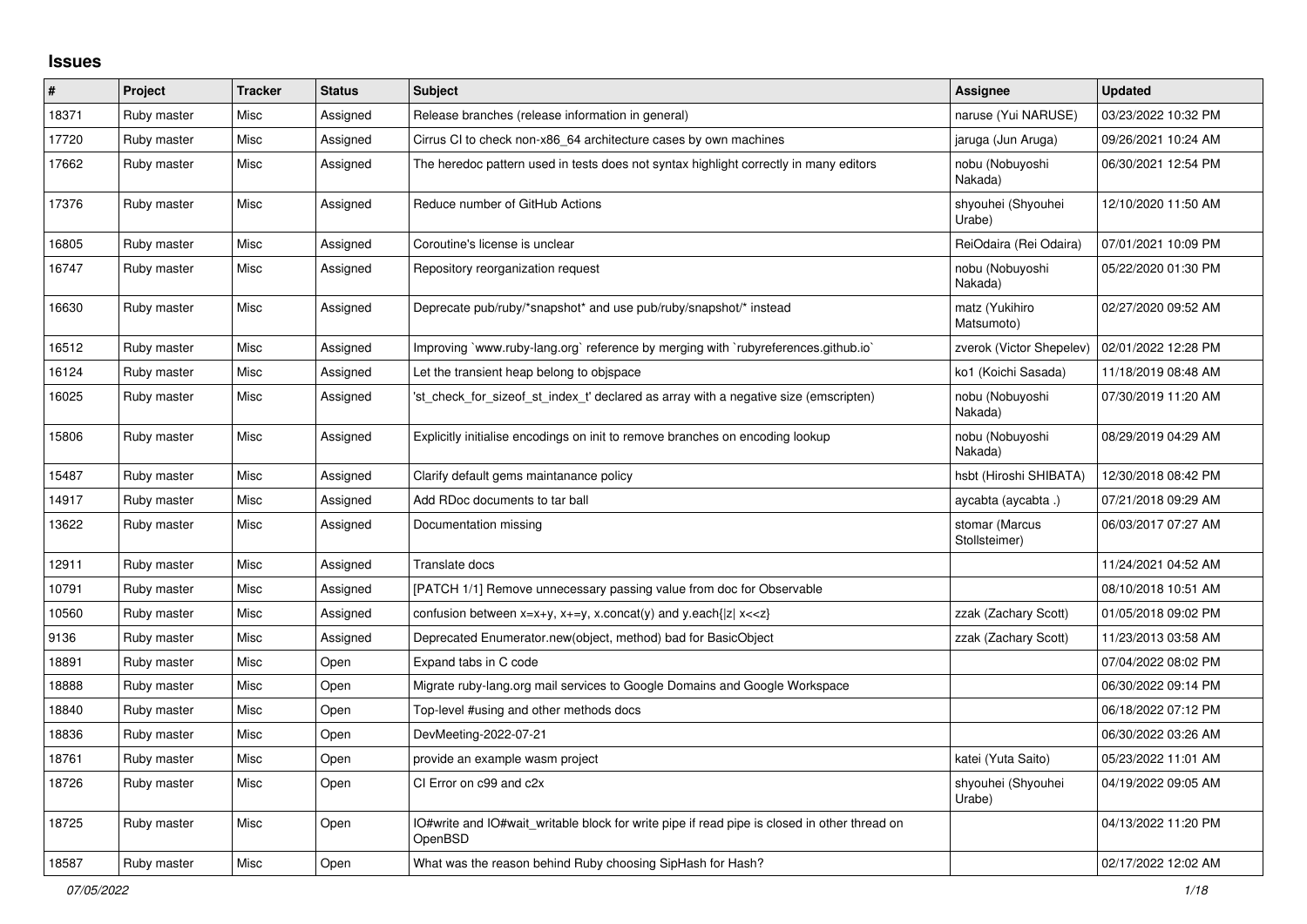| $\vert$ # | Project     | <b>Tracker</b> | <b>Status</b> | Subject                                                                                                                    | Assignee               | <b>Updated</b>      |
|-----------|-------------|----------------|---------------|----------------------------------------------------------------------------------------------------------------------------|------------------------|---------------------|
| 18420     | Ruby master | Misc           | Open          | Question about how to handle IO.pipe reader and writer when forking                                                        |                        | 12/22/2021 12:04 AM |
| 18404     | Ruby master | Misc           | Open          | 3.1 documentation problems tracking ticket                                                                                 |                        | 12/24/2021 03:59 PM |
| 18352     | Ruby master | Misc           | Open          | What is the Hash#grep expected?                                                                                            |                        | 11/28/2021 10:39 PM |
| 18248     | Ruby master | Misc           | Open          | Add Feature Triaging Guide                                                                                                 |                        | 10/12/2021 03:21 PM |
| 18150     | Ruby master | Misc           | Open          | Proposal: Deprecate leading zero syntax to declare octals, since it's extremely confusing (and<br>Python 3 removed it too) |                        | 09/04/2021 03:21 AM |
| 18082     | Ruby master | Misc           | Open          | FileUtils.remove_entry_secure has inconsistent document                                                                    |                        | 08/17/2021 04:26 PM |
| 18068     | Ruby master | Misc           | Open          | Silence LoadError only if it is for rubygems itself                                                                        | hsbt (Hiroshi SHIBATA) | 08/08/2021 02:21 PM |
| 17829     | Ruby master | Misc           | Open          | Clang/LLVM correctness of x64-mingw32 build (`shorten-64-to-32` warnings)                                                  |                        | 04/26/2021 04:23 PM |
| 17815     | Ruby master | Misc           | Open          | Snapcraft Ruby plugin                                                                                                      |                        | 04/20/2021 07:59 PM |
| 17683     | Ruby master | Misc           | Open          | Current status of beginless range (experimental or not)                                                                    |                        | 06/05/2021 07:22 AM |
| 17637     | Ruby master | Misc           | Open          | Endless ranges with 'nil' boundary weird behavior                                                                          |                        | 02/19/2021 07:57 AM |
| 17591     | Ruby master | Misc           | Open          | Test frameworks and REPLs do not show deprecation warnings by default                                                      |                        | 02/17/2021 09:06 AM |
| 17586     | Ruby master | Misc           | Open          | Please run Windows CI in all std-lib repos                                                                                 |                        | 01/28/2021 02:34 PM |
| 17569     | Ruby master | Misc           | Open          | uri lib maintainership                                                                                                     | akr (Akira Tanaka)     | 01/23/2021 10:42 AM |
| 17565     | Ruby master | Misc           | Open          | Prefer use of access(2) in rb_file_load_ok() to check for existence of require'd files                                     |                        | 01/21/2021 08:52 PM |
| 17502     | Ruby master | Misc           | Open          | C vs Ruby                                                                                                                  | ko1 (Koichi Sasada)    | 12/02/2021 07:53 PM |
| 17422     | Ruby master | Misc           | Open          | 3.0 documentation problems tracking ticket                                                                                 |                        | 12/24/2020 12:51 PM |
| 17399     | Ruby master | Misc           | Open          | Are endless methods experimental?                                                                                          |                        | 12/22/2020 07:05 PM |
| 17390     | Ruby master | Misc           | Open          | Class and method-level docs for Ractor                                                                                     |                        | 12/13/2020 06:33 PM |
| 17309     | Ruby master | Misc           | Open          | URI.escape being deprecated, yet there is no replacement                                                                   |                        | 11/11/2020 12:52 AM |
| 17199     | Ruby master | Misc           | Open          | id outputed by inspect and to_s output does not allow to find actual object_id and vice-versa                              |                        | 10/20/2020 09:35 PM |
| 17174     | Ruby master | Misc           | Open          | 'Error relocating, symbol not found" error when compiling a native extension on Alpine with Ruby<br>$>=2.4$                |                        | 10/06/2020 11:19 AM |
| 17154     | Ruby master | Misc           | Open          | Update Pathname Documentation to Clarify Expected Behavior                                                                 | akr (Akira Tanaka)     | 09/05/2020 01:18 PM |
| 17137     | Ruby master | Misc           | Open          | Cooperation on maintaining official docker ruby images                                                                     |                        | 09/02/2020 05:03 PM |
| 17053     | Ruby master | Misc           | Open          | RDoc for Hash Keys                                                                                                         |                        | 07/28/2020 01:21 AM |
| 16895     | Ruby master | Misc           | Open          | Request for cooperation: Try your applications/libraries with master branch and debug options                              |                        | 05/15/2020 11:51 PM |
| 16803     | Ruby master | Misc           | Open          | Discussion: those internal macros reside in public API headers                                                             |                        | 05/14/2020 12:27 PM |
| 16750     | Ruby master | Misc           | Open          | Change typedef of VALUE for better type checking                                                                           |                        | 04/03/2020 02:34 AM |
| 16678     | Ruby master | Misc           | Open          | Array#values at has unintuitive behavior when supplied a range starting with negative index                                |                        | 03/09/2020 02:06 PM |
| 16671     | Ruby master | Misc           | Open          | <b>BASERUBY</b> version policy                                                                                             |                        | 03/05/2020 01:11 AM |
| 16659     | Ruby master | Misc           | Open          | Documentation on Regexp missing for absence pattern (?~pat)                                                                |                        | 02/27/2020 04:16 PM |
| 16629     | Ruby master | Misc           | Open          | ruby-loco now built & saved on GitHub, both mingw & mswin builds                                                           |                        | 02/12/2020 01:53 PM |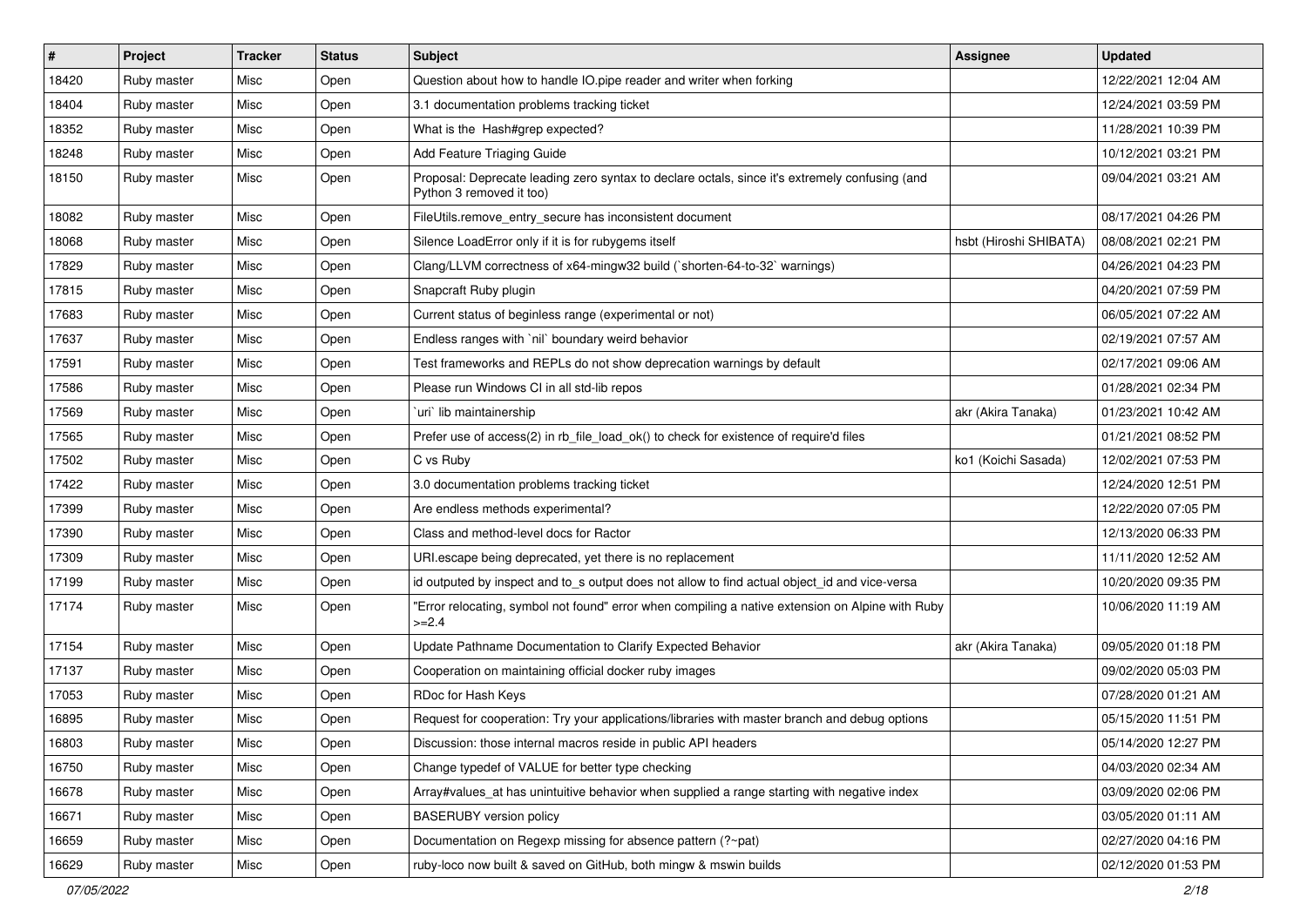| $\vert$ # | Project     | <b>Tracker</b> | <b>Status</b> | <b>Subject</b>                                                                                                                      | <b>Assignee</b>                | <b>Updated</b>      |
|-----------|-------------|----------------|---------------|-------------------------------------------------------------------------------------------------------------------------------------|--------------------------------|---------------------|
| 16507     | Ruby master | Misc           | Open          | $=$ vs include? or match?                                                                                                           |                                | 01/12/2020 11:27 PM |
| 16487     | Ruby master | Misc           | Open          | Potential for SIMD usage in ruby-core                                                                                               |                                | 01/16/2020 05:25 AM |
| 16464     | Ruby master | Misc           | Open          | Which core objects should support deconstruct/deconstruct_keys?                                                                     |                                | 12/30/2019 07:54 AM |
| 16436     | Ruby master | Misc           | Open          | hash missing #last method, make it not so consistent (it has #first)                                                                |                                | 01/06/2021 09:47 AM |
| 16408     | Ruby master | Misc           | Open          | Ruby docs list incorrect method signatures for PTY::getpty/PTY::spawn                                                               |                                | 12/12/2019 05:12 PM |
| 16396     | Ruby master | Misc           | Open          | What is the reason for this behaviour of Find.find?                                                                                 |                                | 12/09/2019 02:51 PM |
| 16346     | Ruby master | Misc           | Open          | Confusing macro name: RUBY_MARK_NO_PIN_UNLESS_NULL                                                                                  |                                | 11/13/2019 07:39 AM |
| 16267     | Ruby master | Misc           | Open          | MinGW CI - add to Actions ?                                                                                                         |                                | 10/21/2019 01:10 AM |
| 16235     | Ruby master | Misc           | Open          | ENV assoc spec test does not test invalid name                                                                                      |                                | 10/05/2019 10:53 PM |
| 16188     | Ruby master | Misc           | Open          | What are the performance implications of the new keyword arguments in 2.7 and 3.0?                                                  | jeremyevans0 (Jeremy<br>Evans) | 11/27/2019 04:45 PM |
| 16160     | Ruby master | Misc           | Open          | Lazy init thread local storage                                                                                                      |                                | 09/22/2019 01:55 AM |
| 16157     | Ruby master | Misc           | Open          | What is the correct and *portable* way to do generic delegation?                                                                    |                                | 10/15/2019 04:28 PM |
| 16130     | Ruby master | Misc           | Open          | [Discussion / Ideas] Finding a good name for the concept of/behind guilds - primarily the NAME                                      |                                | 08/27/2019 04:00 PM |
| 16114     | Ruby master | Misc           | Open          | Naming of "beginless range"                                                                                                         |                                | 10/08/2019 03:06 PM |
| 15802     | Ruby master | Misc           | Open          | Reduce the minimum string buffer size from 127 to 63 bytes                                                                          | ko1 (Koichi Sasada)            | 07/30/2019 04:04 AM |
| 15744     | Ruby master | Misc           | Open          | Improvement needed to documentation of 'Literals'                                                                                   |                                | 06/24/2019 02:27 AM |
| 15654     | Ruby master | Misc           | Open          | Documentation for Complex is wrong or misleading                                                                                    |                                | 03/11/2019 11:55 AM |
| 15568     | Ruby master | Misc           | Open          | TracePoint(:raise)#parameters raises RuntimeError                                                                                   |                                | 01/27/2019 12:02 AM |
| 15514     | Ruby master | Misc           | Open          | Add documentation for implicit array decomposition                                                                                  |                                | 01/10/2019 04:43 PM |
| 15510     | Ruby master | Misc           | Open          | Easter egg in Thread.handle_interrupt                                                                                               |                                | 01/05/2019 11:53 PM |
| 15431     | Ruby master | Misc           | Open          | Hashes and arrays should not require commas to seperate values when using new lines                                                 |                                | 12/18/2018 11:05 AM |
| 15418     | Ruby master | Misc           | Open          | Date.parse('2018')                                                                                                                  |                                | 12/15/2018 09:17 PM |
| 15402     | Ruby master | Misc           | Open          | Shrinking excess retained memory of container types on promotion to uncollectible                                                   |                                | 12/11/2018 08:43 PM |
| 15249     | Ruby master | Misc           | Open          | Documentation for attr_accessor and attr_reader should be corrected                                                                 |                                | 10/23/2018 08:09 PM |
| 15224     | Ruby master | Misc           | Open          | [DOCs] Minor inconsistency in class Array #initialize_copy -<br>https://ruby-doc.org/core-2.5.1/Array.html#method-i-initialize copy |                                | 10/13/2018 02:26 PM |
| 15202     | Ruby master | Misc           | Open          | Adding Coverity Scan to CI to see the result casually                                                                               |                                | 10/25/2018 10:50 AM |
| 15136     | Ruby master | Misc           | Open          | Fix - Wparentheses warnings                                                                                                         |                                | 09/20/2018 09:41 AM |
| 15007     | Ruby master | Misc           | Open          | Let all Init xxx and extension APIs frequently called from init code paths be considered cold                                       | naruse (Yui NARUSE)            | 12/06/2018 11:05 AM |
| 14825     | Ruby master | Misc           | Open          | When redefining `attr_xx` methods the visibility becomes `public`                                                                   |                                | 06/05/2018 05:57 AM |
| 14770     | Ruby master | Misc           | Open          | [META] DevelopersMeeting                                                                                                            |                                | 05/17/2018 12:28 PM |
| 14768     | Ruby master | Misc           | Open          | Add documentation for II and &&                                                                                                     |                                | 05/17/2018 09:45 AM |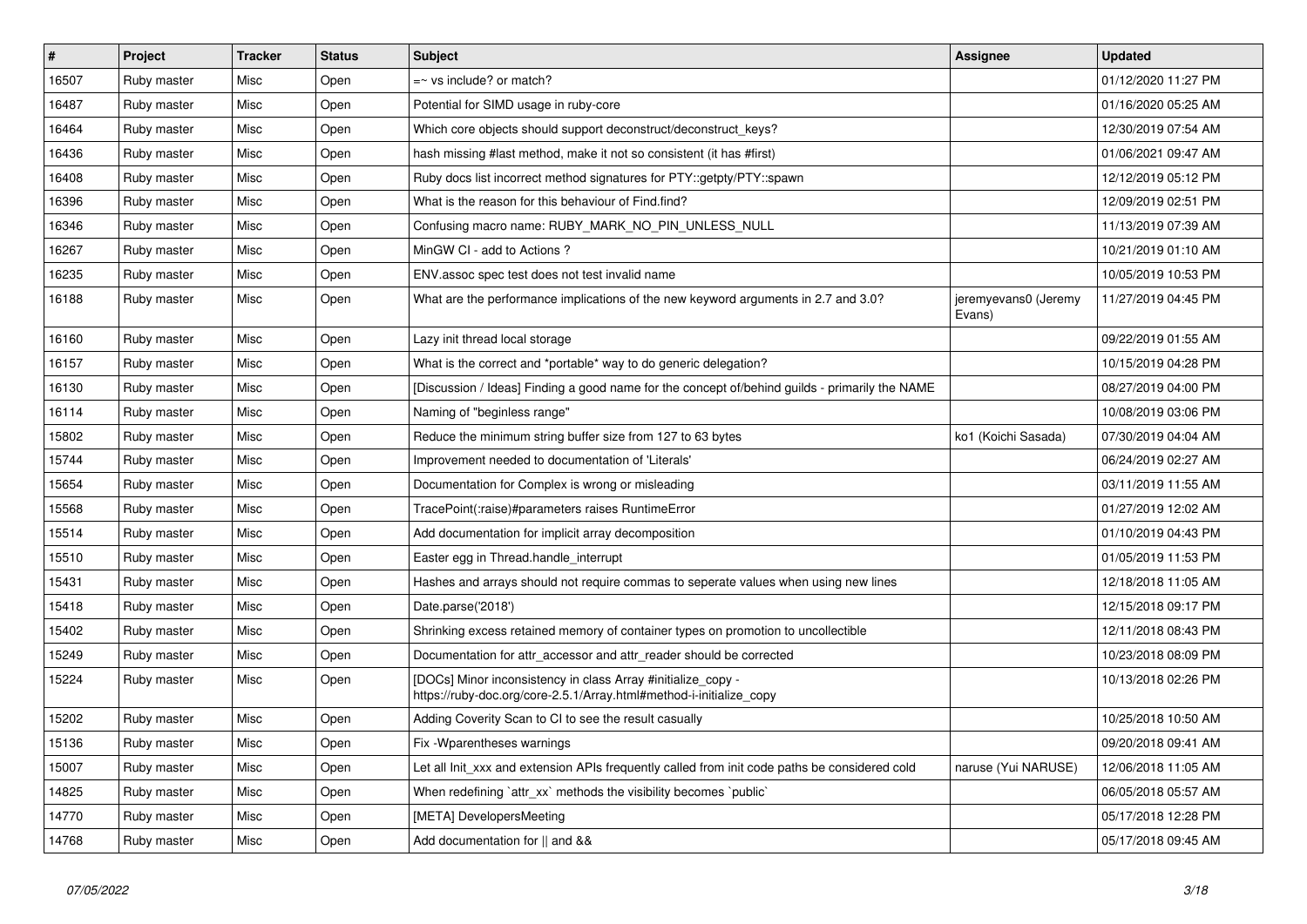| $\sharp$ | Project     | <b>Tracker</b> | <b>Status</b> | <b>Subject</b>                                                                                                                                        | Assignee                     | <b>Updated</b>      |
|----------|-------------|----------------|---------------|-------------------------------------------------------------------------------------------------------------------------------------------------------|------------------------------|---------------------|
| 14760    | Ruby master | Misc           | Open          | cross-thread IO#close semantics                                                                                                                       | matz (Yukihiro<br>Matsumoto) | 05/17/2018 08:21 AM |
| 14735    | Ruby master | Misc           | Open          | thread-safe operations in a hash could be documented                                                                                                  |                              | 05/04/2018 01:09 PM |
| 14692    | Ruby master | Misc           | Open          | Question: Ruby stdlib's Option Parser                                                                                                                 | nobu (Nobuyoshi<br>Nakada)   | 04/22/2018 05:53 AM |
| 14673    | Ruby master | Misc           | Open          | Documentation for `Array#drop` / `drop_while` unclear in regard to modification                                                                       |                              | 04/10/2018 09:51 AM |
| 14190    | Ruby master | Misc           | Open          | What are the semantics of \$SAFE?                                                                                                                     |                              | 12/15/2017 10:28 PM |
| 14149    | Ruby master | Misc           | Open          | Ruby Birthday Thread - 25th years anniversary                                                                                                         |                              | 12/02/2017 01:40 AM |
| 14037    | Ruby master | Misc           | Open          | Writing doxygen document comments to static functions                                                                                                 |                              | 10/21/2017 07:48 AM |
| 13968    | Ruby master | Misc           | Open          | [Ruby 3.x perhaps] - A (minimal?) static variant of ruby                                                                                              |                              | 01/14/2018 03:24 PM |
| 13804    | Ruby master | Misc           | Open          | Protected methods cannot be overridden                                                                                                                |                              | 08/10/2017 09:41 PM |
| 13787    | Ruby master | Misc           | Open          | The path to Ruby 3.x - would it be useful to have a separate thread here at the tracker, for<br>discussions and issues and ideas related to ruby 3.x? |                              | 08/08/2017 08:29 AM |
| 13634    | Ruby master | Misc           | Open          | NilClass is lying about respond_to?(:clone)                                                                                                           |                              | 06/06/2017 08:27 AM |
| 13497    | Ruby master | Misc           | Open          | Docs, code samples, Ripper example                                                                                                                    |                              | 04/23/2017 04:27 AM |
| 13209    | Ruby master | Misc           | Open          | fact.rb in ruby/sample variations                                                                                                                     |                              | 02/14/2017 12:10 AM |
| 13072    | Ruby master | Misc           | Open          | Current state of date standard library                                                                                                                |                              | 09/02/2017 05:38 PM |
| 12751    | Ruby master | Misc           | Open          | Incompatibility of Ruby 3                                                                                                                             |                              | 09/14/2016 12:48 PM |
| 12595    | Ruby master | Misc           | Open          | Documentation                                                                                                                                         |                              | 07/18/2016 04:39 PM |
| 12277    | Ruby master | Misc           | Open          | Coding rule: colum number                                                                                                                             |                              | 04/13/2016 06:32 PM |
| 11783    | Ruby master | Misc           | Open          | Do you have any idea if you have a budgets?                                                                                                           |                              | 05/16/2019 09:06 PM |
| 11570    | Ruby master | Misc           | Open          | Clarify autoload chaining behavior                                                                                                                    |                              | 10/06/2015 04:52 PM |
| 11355    | Ruby master | Misc           | Open          | Exceptions inheriting from Timeout:: Error should behave the same way                                                                                 |                              | 07/15/2015 04:59 PM |
| 11295    | Ruby master | Misc           | Open          | Request for comments about error messages                                                                                                             |                              | 10/22/2015 09:12 AM |
| 10983    | Ruby master | Misc           | Open          | Why blocks make Ruby methods 439% slower?                                                                                                             |                              | 11/10/2015 06:21 AM |
| 10783    | Ruby master | Misc           | Open          | String#concat has an "appending" behavior                                                                                                             |                              | 08/08/2018 03:08 AM |
| 10628    | Ruby master | Misc           | Open          | Peformance of URI module                                                                                                                              | naruse (Yui NARUSE)          | 12/26/2014 04:08 PM |
| 10541    | Ruby master | Misc           | Open          | Remove shorthand string interpolation syntax                                                                                                          | matz (Yukihiro<br>Matsumoto) | 10/08/2015 05:44 PM |
| 10513    | Ruby master | Misc           | Open          | instance_eval yields the receiver, but is documented to yield no arguments                                                                            | zzak (Zachary Scott)         | 11/14/2014 10:29 PM |
| 10424    | Ruby master | Misc           | Open          | Error message when sorting NaN                                                                                                                        |                              | 10/25/2014 02:13 PM |
| 10312    | Ruby master | Misc           | Open          | Give people more control over how the ruby parser sees code and lexical code elements<br>(valid/invalid - toggle options) + macros                    |                              | 01/20/2016 05:14 PM |
| 9832     | Ruby master | Misc           | Open          | better concurrency in threads                                                                                                                         |                              | 05/12/2014 12:33 PM |
| 9724     | Ruby master | Misc           | Open          | Warnings in Ruby: allow per-file directives to i.e. suppress warnings                                                                                 |                              | 04/10/2014 06:21 PM |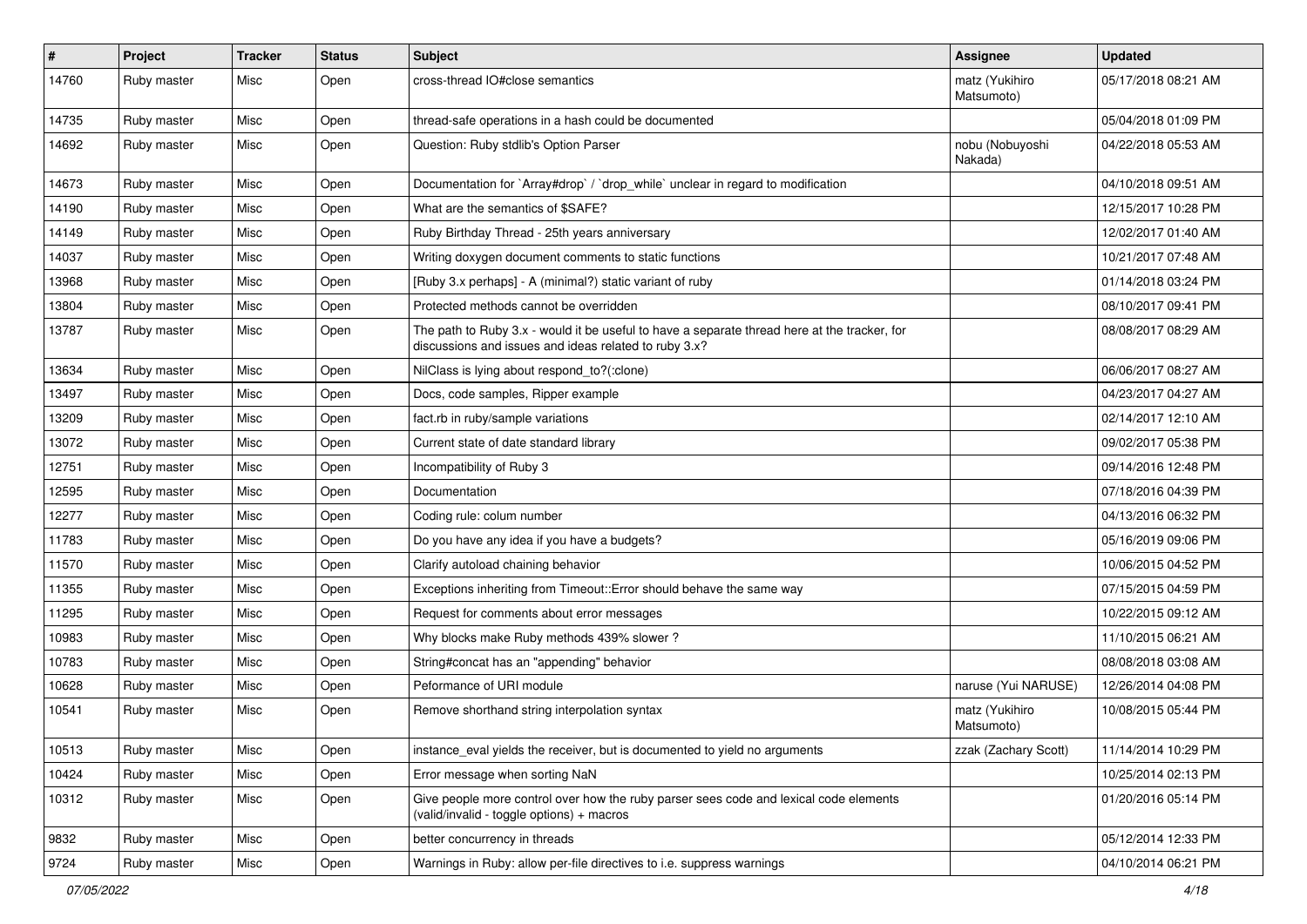| $\vert$ # | Project     | <b>Tracker</b> | <b>Status</b> | Subject                                                                           | <b>Assignee</b>                   | <b>Updated</b>      |
|-----------|-------------|----------------|---------------|-----------------------------------------------------------------------------------|-----------------------------------|---------------------|
| 9516      | Ruby master | Misc           | Open          | Consolidate all deprecation messages to one or more helper methods                |                                   | 02/13/2014 05:11 PM |
| 18773     | Ruby master | Feature        | Assigned      | deconstruct to receive a range                                                    | ktsj (Kazuki Tsujimoto)           | 07/04/2022 05:38 PM |
| 18571     | Ruby master | Feature        | Assigned      | Removed the bundled sources from release package after Ruby 3.2                   | hsbt (Hiroshi SHIBATA)            | 03/28/2022 06:23 AM |
| 18459     | Ruby master | Feature        | Assigned      | IRB autocomplete dropdown colour options                                          | aycabta (aycabta.)                | 01/05/2022 02:15 AM |
| 18450     | Ruby master | Feature        | Assigned      | Force break in prettyprint                                                        | akr (Akira Tanaka)                | 12/29/2021 02:02 PM |
| 18408     | Ruby master | Feature        | Assigned      | Allow pattern match to set instance variables                                     | ktsj (Kazuki Tsujimoto)           | 01/26/2022 07:07 PM |
| 17638     | Ruby master | Feature        | Assigned      | Support backtracing with the libbacktrace library                                 | naruse (Yui NARUSE)               | 03/05/2021 03:40 PM |
| 17593     | Ruby master | Feature        | Assigned      | load iseg eval should override the ISeg path                                      | ko1 (Koichi Sasada)               | 02/16/2021 08:27 AM |
| 17363     | Ruby master | Feature        | Assigned      | Timeouts                                                                          | ko1 (Koichi Sasada)               | 05/14/2022 09:06 AM |
| 17355     | Ruby master | Feature        | Assigned      | Using same set of names in or-patterns (pattern matching with $Foo(x)   Bar(x)$ ) | ktsj (Kazuki Tsujimoto)           | 09/13/2021 09:11 AM |
| 17339     | Ruby master | Feature        | Assigned      | Semantic grouping with BigDecimal#to_s                                            | mrkn (Kenta Murata)               | 12/20/2021 12:39 PM |
| 17297     | Ruby master | Feature        | Assigned      | Feature: Introduce Pathname.mktmpdir                                              | akr (Akira Tanaka)                | 08/30/2021 06:51 AM |
| 17296     | Ruby master | Feature        | Assigned      | Feature: Pathname#chmod use FileUtils.chmod instead of File                       | akr (Akira Tanaka)                | 08/30/2021 06:51 AM |
| 17295     | Ruby master | Feature        | Assigned      | Feature: Create a directory and file with Pathname#touch                          | akr (Akira Tanaka)                | 09/28/2021 01:20 AM |
| 17294     | Ruby master | Feature        | Assigned      | Feature: Allow method chaining with Pathname#mkpath Pathname#rmtree               | akr (Akira Tanaka)                | 08/30/2021 06:52 AM |
| 17291     | Ruby master | Feature        | Assigned      | Optimize __send__ call                                                            | matz (Yukihiro<br>Matsumoto)      | 01/12/2021 05:47 AM |
| 17111     | Ruby master | Feature        | Assigned      | Improve performance of Net::HTTPHeader#set_form by 40%                            | naruse (Yui NARUSE)               | 08/10/2020 05:36 AM |
| 16963     | Ruby master | Feature        | Assigned      | Remove English.rb from Ruby 2.8/3.0                                               | hsbt (Hiroshi SHIBATA)            | 06/19/2020 09:48 AM |
| 16937     | Ruby master | Feature        | Assigned      | Add DNS over HTTP to Resolv                                                       | akr (Akira Tanaka)                | 12/10/2020 09:15 AM |
| 16461     | Ruby master | Feature        | Assigned      | Proc#using                                                                        | matz (Yukihiro<br>Matsumoto)      | 12/10/2020 09:10 AM |
| 16350     | Ruby master | Feature        | Assigned      | ArithmeticSequence#member? can result in infinite loop                            | mrkn (Kenta Murata)               | 05/29/2020 10:26 PM |
| 16027     | Ruby master | Feature        | Assigned      | Update Ruby's dtrace / USDT API to match what is exposed via the TracePoint API   | ko1 (Koichi Sasada)               | 08/03/2019 02:41 AM |
| 16012     | Ruby master | Feature        | Assigned      | Add a (small) test-install suite?                                                 | hsbt (Hiroshi SHIBATA)            | 07/30/2019 08:13 AM |
| 15939     | Ruby master | Feature        | Assigned      | Dump symbols reference to their fstr in ObjectSpace.dump()                        | ko1 (Koichi Sasada)               | 08/08/2019 09:38 PM |
| 15878     | Ruby master | Feature        | Assigned      | Make exit faster by not running GC                                                | ko1 (Koichi Sasada)               | 07/29/2019 07:48 AM |
| 15628     | Ruby master | Feature        | Assigned      | init_inetsock_internal should fallback to IPv4 if IPv6 is unreachable             | Glass_saga (Masaki<br>Matsushita) | 09/25/2020 05:42 AM |
| 15371     | Ruby master | Feature        | Assigned      | IRB with ARGV                                                                     | aycabta (aycabta.)                | 02/14/2020 11:35 AM |
| 15281     | Ruby master | Feature        | Assigned      | Speed up Set#intersect with size check.                                           | knu (Akinori MUSHA)               | 08/11/2020 02:43 AM |
| 15239     | Ruby master | Feature        | Assigned      | [patch] test-spec win32ole                                                        | suke (Masaki Suketa)              | 12/29/2019 01:04 PM |
| 15166     | Ruby master | Feature        | Assigned      | 2.5 times faster implementation than current gcd implmentation                    | watson1978 (Shizuo<br>Fujita)     | 04/26/2019 09:12 PM |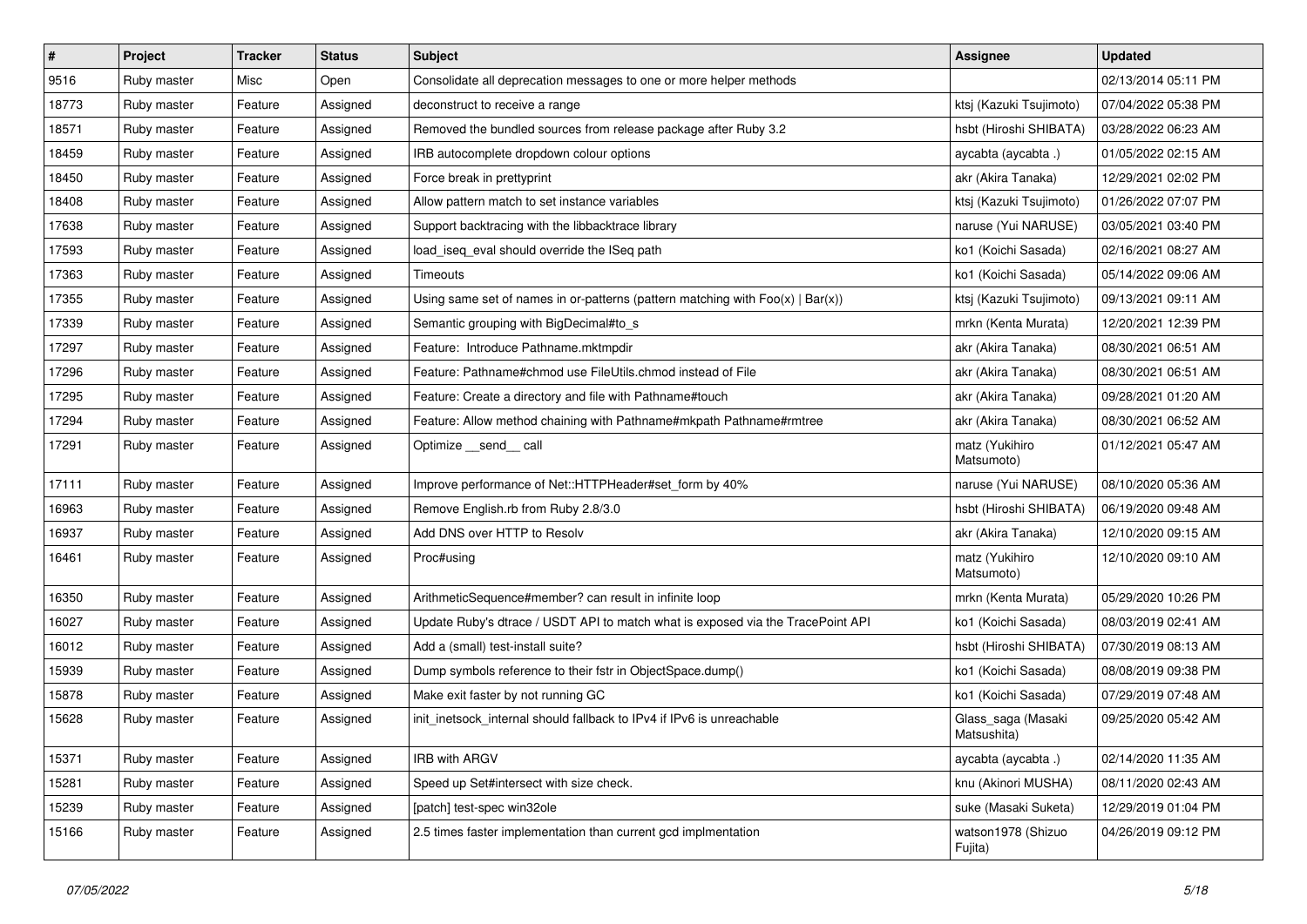| #     | Project     | <b>Tracker</b> | <b>Status</b> | Subject                                                                                       | Assignee                            | <b>Updated</b>      |
|-------|-------------|----------------|---------------|-----------------------------------------------------------------------------------------------|-------------------------------------|---------------------|
| 15047 | Ruby master | Feature        | Assigned      | Documentation and more functions for Hash functions in C API                                  |                                     | 03/20/2019 01:24 AM |
| 14922 | Ruby master | Feature        | Assigned      | Resolv getaddresses ignores AAAA records for IPv6                                             | akr (Akira Tanaka)                  | 11/13/2020 04:01 AM |
| 14901 | Ruby master | Feature        | Assigned      | [PATCH] do not block SIGCHLD in normal Ruby Threads                                           | normalperson (Eric<br>Wong)         | 07/19/2021 05:23 AM |
| 14737 | Ruby master | Feature        | Assigned      | Split default gems into separate directory structure                                          | hsbt (Hiroshi SHIBATA)              | 09/02/2020 06:00 PM |
| 14476 | Ruby master | Feature        | Assigned      | Adding same_all? for checking whether all items in an Array are same                          | mrkn (Kenta Murata)                 | 08/28/2020 01:10 PM |
| 14412 | Ruby master | Feature        | Assigned      | DRb UNIX on local machine: add support for getpeereid()                                       | seki (Masatoshi Seki)               | 01/28/2018 12:51 PM |
| 14397 | Ruby master | Feature        | Assigned      | public, protected and private should return their arguments instead of self                   | matz (Yukihiro<br>Matsumoto)        | 12/10/2018 07:08 AM |
| 14066 | Ruby master | Feature        | Assigned      | Add CAA DNS RR on Resolv                                                                      | akr (Akira Tanaka)                  | 11/10/2017 06:50 AM |
| 13847 | Ruby master | Feature        | Assigned      | Gem activated problem for default gems                                                        |                                     | 12/10/2020 08:53 AM |
| 13821 | Ruby master | Feature        | Assigned      | Allow fibers to be resumed across threads                                                     | ko1 (Koichi Sasada)                 | 02/15/2019 10:09 AM |
| 13721 | Ruby master | Feature        | Assigned      | [PATCH] net/imap: dedupe attr keys in Net::IMAP::FetchData                                    | normalperson (Eric<br>Wong)         | 07/27/2017 09:51 AM |
| 13610 | Ruby master | Feature        | Assigned      | IPAddr doesn't provide helpful methods to get the subnet or IP address                        | knu (Akinori MUSHA)                 | 10/20/2017 01:13 AM |
| 13604 | Ruby master | Feature        | Assigned      | Exposing alternative interface of readline                                                    | aycabta (aycabta.)                  | 01/20/2020 05:34 AM |
| 13577 | Ruby master | Feature        | Assigned      | Digest file accidentally receives File object but uses file path                              | nobu (Nobuyoshi<br>Nakada)          | 05/20/2017 06:50 PM |
| 13534 | Ruby master | Feature        | Assigned      | Checking installation results of default gems                                                 | hsbt (Hiroshi SHIBATA)              | 07/26/2018 02:16 AM |
| 13516 | Ruby master | Feature        | Assigned      | Improve the text of the circular require warning                                              | nobu (Nobuyoshi<br>Nakada)          | 08/31/2017 05:49 AM |
| 13508 | Ruby master | Feature        | Assigned      | How remove/refactor code related mathn library.                                               | hsbt (Hiroshi SHIBATA)              | 12/25/2017 06:15 PM |
| 13388 | Ruby master | Feature        | Assigned      | gc.c: Add GC.get_parameters and .set_parameters                                               | ko1 (Koichi Sasada)                 | 03/30/2017 10:52 AM |
| 13252 | Ruby master | Feature        | Assigned      | C API for creating strings without copying                                                    | ko1 (Koichi Sasada)                 | 04/17/2017 07:22 AM |
| 13221 | Ruby master | Feature        | Assigned      | [PATCH] gems/bundled_gems: add "curses" RubyGem                                               | naruse (Yui NARUSE)                 | 09/25/2017 06:32 PM |
| 13129 | Ruby master | Feature        | Assigned      | Refinements cannot refine method_missing and respond_to_missing?                              | matz (Yukihiro<br>Matsumoto)        | 07/03/2021 10:45 PM |
| 13047 | Ruby master | Feature        | Assigned      | Use String literal instead of `String#+` for multiline pretty-printing of multiline strings   | akr (Akira Tanaka)                  | 02/22/2017 07:09 AM |
| 12848 | Ruby master | Feature        | Assigned      | Crazy idea: Allow regex definition for methods (Do not take it seriously please)              |                                     | 10/18/2016 12:17 AM |
| 12813 | Ruby master | Feature        | Assigned      | Calling chunk while, slice after, slice before, slice when with no block                      | matz (Yukihiro<br>Matsumoto)        | 12/06/2016 12:58 PM |
| 12676 | Ruby master | Feature        | Assigned      | Significant performance increase, and code conciseness, for prime_division method in prime.rb | marcandre (Marc-Andre<br>Lafortune) | 11/18/2016 03:46 PM |
| 12656 | Ruby master | Feature        | Assigned      | Expand short paths with File.expand_path                                                      | cruby-windows                       | 01/31/2018 02:31 PM |
| 12653 | Ruby master | Feature        | Assigned      | Use wide WinAPI for rb w32 getcwd                                                             | usa (Usaku<br>NAKAMURA)             | 09/12/2016 06:35 AM |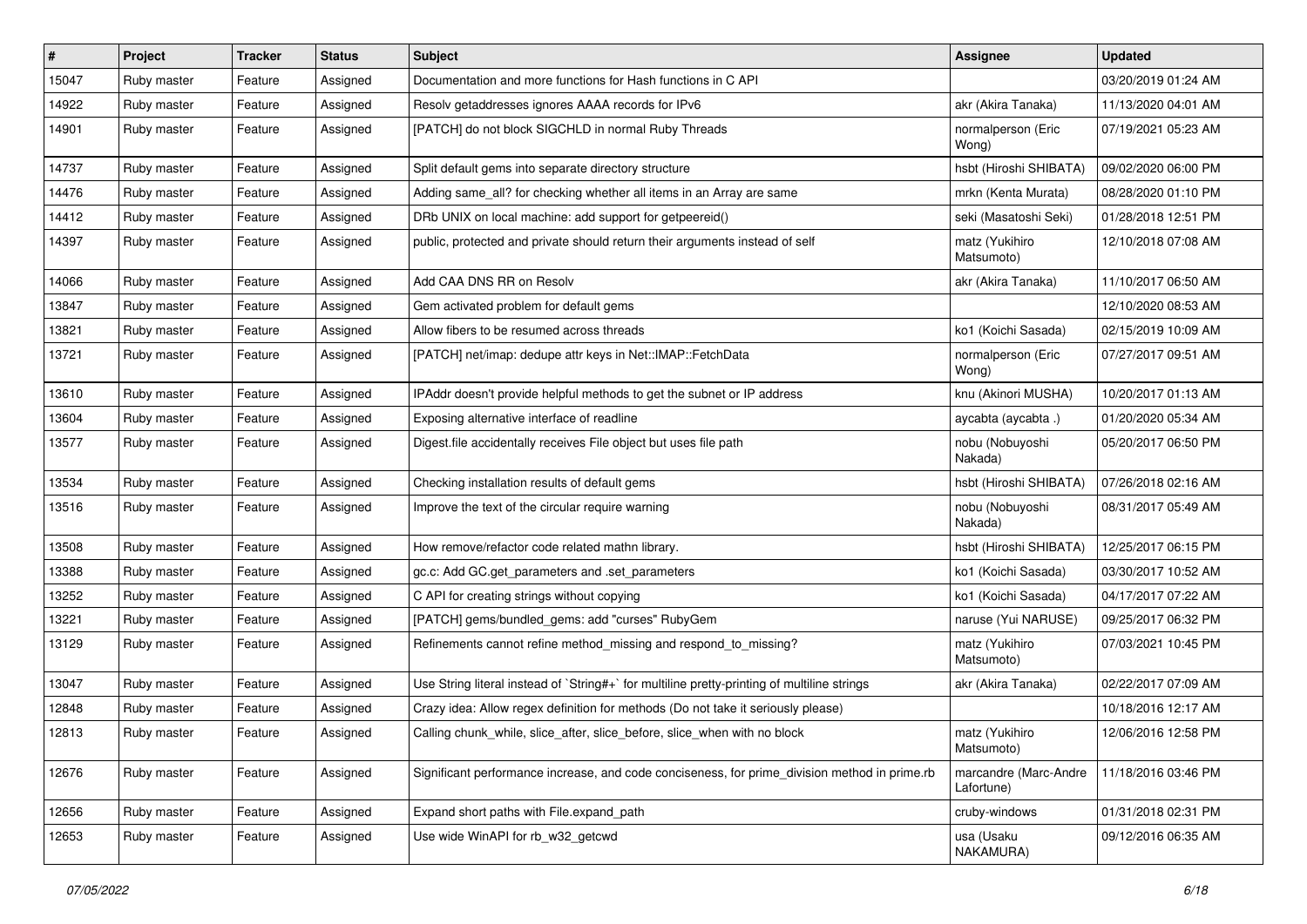| #     | Project     | <b>Tracker</b> | <b>Status</b> | Subject                                                                                                                 | Assignee                      | <b>Updated</b>      |
|-------|-------------|----------------|---------------|-------------------------------------------------------------------------------------------------------------------------|-------------------------------|---------------------|
| 12639 | Ruby master | Feature        | Assigned      | Speed up require in RubyGems by 5x                                                                                      | hsbt (Hiroshi SHIBATA)        | 07/26/2018 02:12 AM |
| 12543 | Ruby master | Feature        | Assigned      | explicit tail call syntax: foo() then return                                                                            | matz (Yukihiro<br>Matsumoto)  | 04/18/2021 03:02 PM |
| 12497 | Ruby master | Feature        | Assigned      | GMP version of divmod may be slower                                                                                     | akr (Akira Tanaka)            | 08/10/2016 03:11 AM |
| 12354 | Ruby master | Feature        | Assigned      | PKey::EC Can't output public key pem when private key exists                                                            | rhenium (Kazuki<br>Yamaguchi) | 07/24/2019 10:57 PM |
| 12281 | Ruby master | Feature        | Assigned      | Allow lexically scoped use of refinements with `using {}` block syntax                                                  | shugo (Shugo Maeda)           | 06/13/2016 07:44 AM |
| 12020 | Ruby master | Feature        | Assigned      | Documenting Ruby memory model                                                                                           | ko1 (Koichi Sasada)           | 12/23/2021 11:40 PM |
| 11955 | Ruby master | Feature        | Assigned      | Expose Object that Receives logs in Logger                                                                              | sonots (Naotoshi Seo)         | 11/09/2017 11:35 AM |
| 11816 | Ruby master | Feature        | Assigned      | Partial safe navigation operator                                                                                        | matz (Yukihiro<br>Matsumoto)  | 04/14/2020 08:02 AM |
| 11625 | Ruby master | Feature        | Assigned      | Unlock GVL for SHA1 calculations                                                                                        |                               | 09/25/2018 11:26 AM |
| 11527 | Ruby master | Feature        | Assigned      | IPAddr#mask_addr isn't a method                                                                                         | knu (Akinori MUSHA)           | 11/07/2018 04:12 PM |
| 11322 | Ruby master | Feature        | Assigned      | OpenUri: RuntimeError: HTTP redirection loop                                                                            | akr (Akira Tanaka)            | 11/13/2020 03:52 AM |
| 11028 | Ruby master | Feature        | Assigned      | standalone running single file ( zipped archives of ruby code) running **without installation**<br>using "gem install " | matz (Yukihiro<br>Matsumoto)  | 04/04/2015 01:44 AM |
| 10782 | Ruby master | Feature        | Assigned      | Patch: Add constants for BigDecimal for ZERO, ONE, TEN                                                                  | mrkn (Kenta Murata)           | 05/21/2015 08:13 AM |
| 10637 | Ruby master | Feature        | Assigned      | Puppet orchestration on vagrant fails with Error: Non-HTTP proxy URI                                                    | akr (Akira Tanaka)            | 09/23/2020 10:23 PM |
| 10481 | Ruby master | Feature        | Assigned      | Add "if" and "unless" clauses to rescue statements                                                                      | matz (Yukihiro<br>Matsumoto)  | 01/18/2015 02:46 PM |
| 10459 | Ruby master | Feature        | Assigned      | [PATCH] rfc3339 method for Time                                                                                         | akr (Akira Tanaka)            | 05/21/2015 08:14 AM |
| 10129 | Ruby master | Feature        | Assigned      | More descriptive error message for failed net/http requests                                                             | akr (Akira Tanaka)            | 01/05/2018 09:01 PM |
| 10038 | Ruby master | Feature        | Assigned      | Extend ObjectSpace.dump to expose buffer addresses for String and Array                                                 | tmm1 (Aman Karmani)           | 01/05/2018 09:01 PM |
| 9830  | Ruby master | Feature        | Assigned      | Support for GOST private/public keys                                                                                    |                               | 09/13/2015 03:10 AM |
| 9816  | Ruby master | Feature        | Assigned      | 00000000000000000000                                                                                                    | matz (Yukihiro<br>Matsumoto)  | 10/28/2014 08:29 AM |
| 9768  | Ruby master | Feature        | Assigned      | Method that is visible only within a certain module/class                                                               | matz (Yukihiro<br>Matsumoto)  | 04/25/2014 06:43 AM |
| 9755  | Ruby master | Feature        | Assigned      | Thread::Backtrace::Location#defined class                                                                               | ko1 (Koichi Sasada)           | 04/18/2014 09:22 AM |
| 9235  | Ruby master | Feature        | Assigned      | Documentation for commercial support                                                                                    | zzak (Zachary Scott)          | 08/10/2019 02:55 PM |
| 9023  | Ruby master | Feature        | Assigned      | Array#tail                                                                                                              | matz (Yukihiro<br>Matsumoto)  | 12/23/2021 11:40 PM |
| 9020  | Ruby master | Feature        | Assigned      | Net::HTTPResponse predicate/query methods                                                                               | naruse (Yui NARUSE)           | 12/25/2017 06:15 PM |
| 8960  | Ruby master | Feature        | Assigned      | Add Exception#backtrace_locations                                                                                       | ko1 (Koichi Sasada)           | 11/25/2016 02:15 PM |
| 8959  | Ruby master | Feature        | Assigned      | Allow top level prepend                                                                                                 | nobu (Nobuyoshi<br>Nakada)    | 10/16/2013 03:22 AM |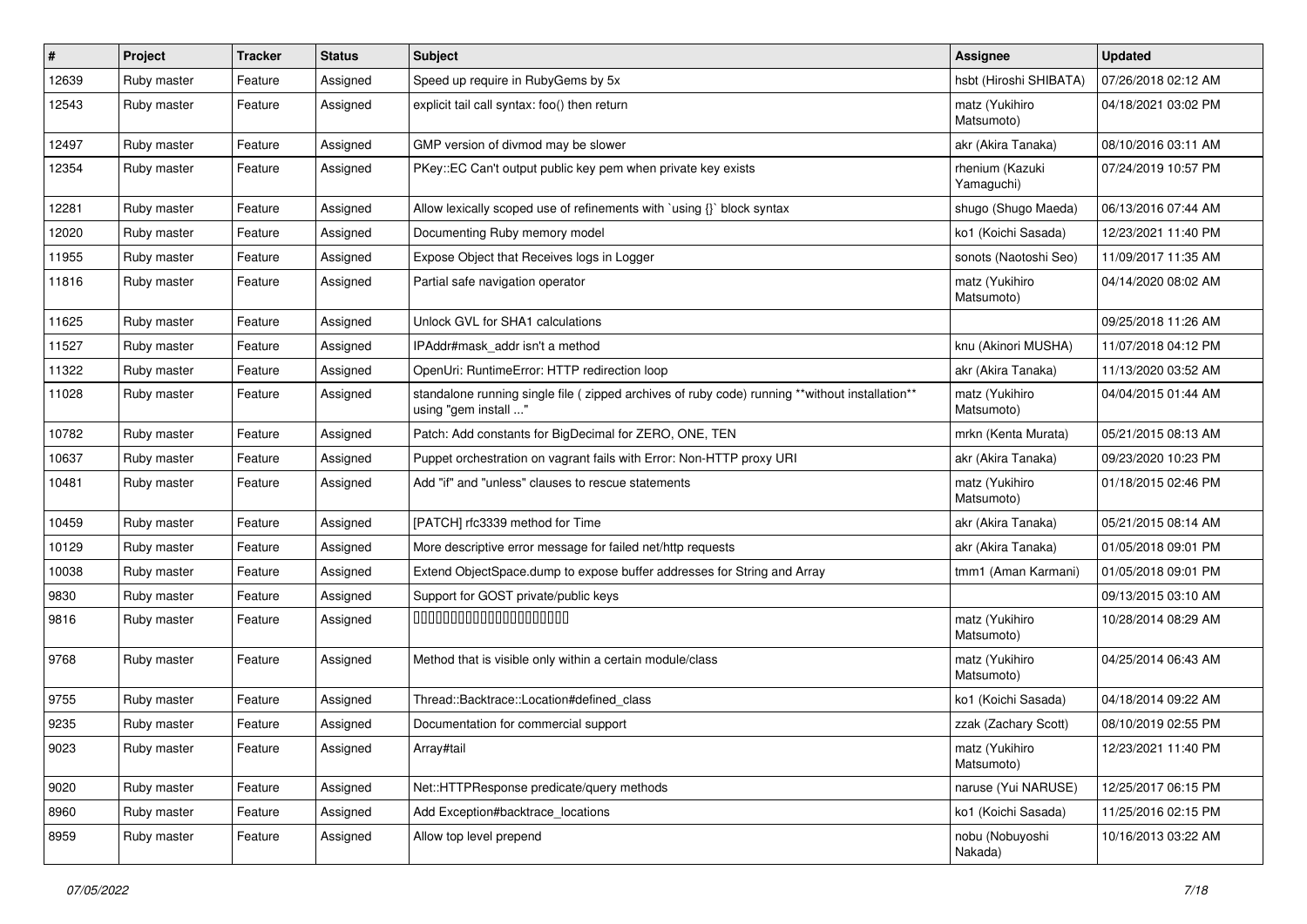| $\vert$ # | Project     | <b>Tracker</b> | <b>Status</b> | Subject                                                                    | <b>Assignee</b>                       | <b>Updated</b>      |
|-----------|-------------|----------------|---------------|----------------------------------------------------------------------------|---------------------------------------|---------------------|
| 8948      | Ruby master | Feature        | Assigned      | Frozen regex                                                               | matz (Yukihiro<br>Matsumoto)          | 12/20/2020 07:15 PM |
| 8850      | Ruby master | Feature        | Assigned      | Convert Rational to decimal string                                         | matz (Yukihiro<br>Matsumoto)          | 12/25/2017 06:15 PM |
| 8839      | Ruby master | Feature        | Assigned      | Class and module should return the class or module that was opened         | matz (Yukihiro<br>Matsumoto)          | 12/28/2015 08:36 AM |
| 8678      | Ruby master | Feature        | Assigned      | Allow invalid string to work with regexp                                   | matz (Yukihiro<br>Matsumoto)          | 01/05/2018 09:00 PM |
| 8576      | Ruby master | Feature        | Assigned      | Add optimized method type for constant value methods                       | ko1 (Koichi Sasada)                   | 12/25/2017 06:15 PM |
| 8536      | Ruby master | Feature        | Assigned      | Implement is_numeric? family of methods                                    | matz (Yukihiro<br>Matsumoto)          | 12/25/2017 06:15 PM |
| 8460      | Ruby master | Feature        | Assigned      | PATCH: optparse: add keep_unknown option                                   | nobu (Nobuyoshi<br>Nakada)            | 05/27/2021 10:07 PM |
| 8295      | Ruby master | Feature        | Assigned      | Float I Rational 0000000000000 BigDecimal 0000000                          | mrkn (Kenta Murata)                   | 12/25/2017 06:15 PM |
| 8271      | Ruby master | Feature        | Assigned      | Proposal for moving to a more visible, formal process for feature requests | matz (Yukihiro<br>Matsumoto)          | 12/23/2021 11:40 PM |
| 8263      | Ruby master | Feature        | Assigned      | Support discovering yield state of individual Fibers                       | ko1 (Koichi Sasada)                   | 12/23/2021 11:40 PM |
| 8164      | Ruby master | Feature        | Assigned      | Public/Private                                                             | matz (Yukihiro<br>Matsumoto)          | 12/10/2020 08:50 AM |
| 8126      | Ruby master | Feature        | Assigned      | OpenSSL::SSL:SSLSocket does not define #recv and #send messages            | rhenium (Kazuki<br>Yamaguchi)         | 08/08/2019 11:05 PM |
| 8083      | Ruby master | Feature        | Assigned      | Exit status is limited to one-byte values which is invalid for Windows     | cruby-windows                         | 03/14/2013 08:26 PM |
| 8047      | Ruby master | Feature        | Assigned      | IPAddr makes host address with netmask                                     | knu (Akinori MUSHA)                   | 01/05/2018 09:00 PM |
| 8042      | Ruby master | Feature        | Assigned      | Add Addrinfo#socket to create a socket that is not connected or bound      | matz (Yukihiro<br>Matsumoto)          | 12/25/2017 06:15 PM |
| 8016      | Ruby master | Feature        | Assigned      | Alias FILE and LINE as methods                                             | matz (Yukihiro<br>Matsumoto)          | 12/25/2017 06:15 PM |
| 7739      | Ruby master | Feature        | Assigned      | Define Hash#  as Hash#reverse_merge in Rails                               | matz (Yukihiro<br>Matsumoto)          | 12/25/2017 06:15 PM |
| 7644      | Ruby master | Feature        | Assigned      | In refinements, change "using" keyword to a less generic word.             | matz (Yukihiro<br>Matsumoto)          | 12/10/2020 08:49 AM |
| 7580      | Ruby master | Feature        | Assigned      | Range translation                                                          | matz (Yukihiro<br>Matsumoto)          | 06/11/2018 09:51 AM |
| 7532      | Ruby master | Feature        | Assigned      | Hardcoded compiler location                                                | nobu (Nobuyoshi<br>Nakada)            | 12/25/2017 06:15 PM |
| 7518      | Ruby master | Feature        | Assigned      | Fiddle::Pointer#to_str and Fiddle::Pointer#to_int should be removed        | tenderlovemaking<br>(Aaron Patterson) | 08/15/2013 04:56 AM |
| 7503      | Ruby master | Feature        | Assigned      | make timeout.rb async-interrupt safe by default                            | matz (Yukihiro<br>Matsumoto)          | 12/25/2017 06:15 PM |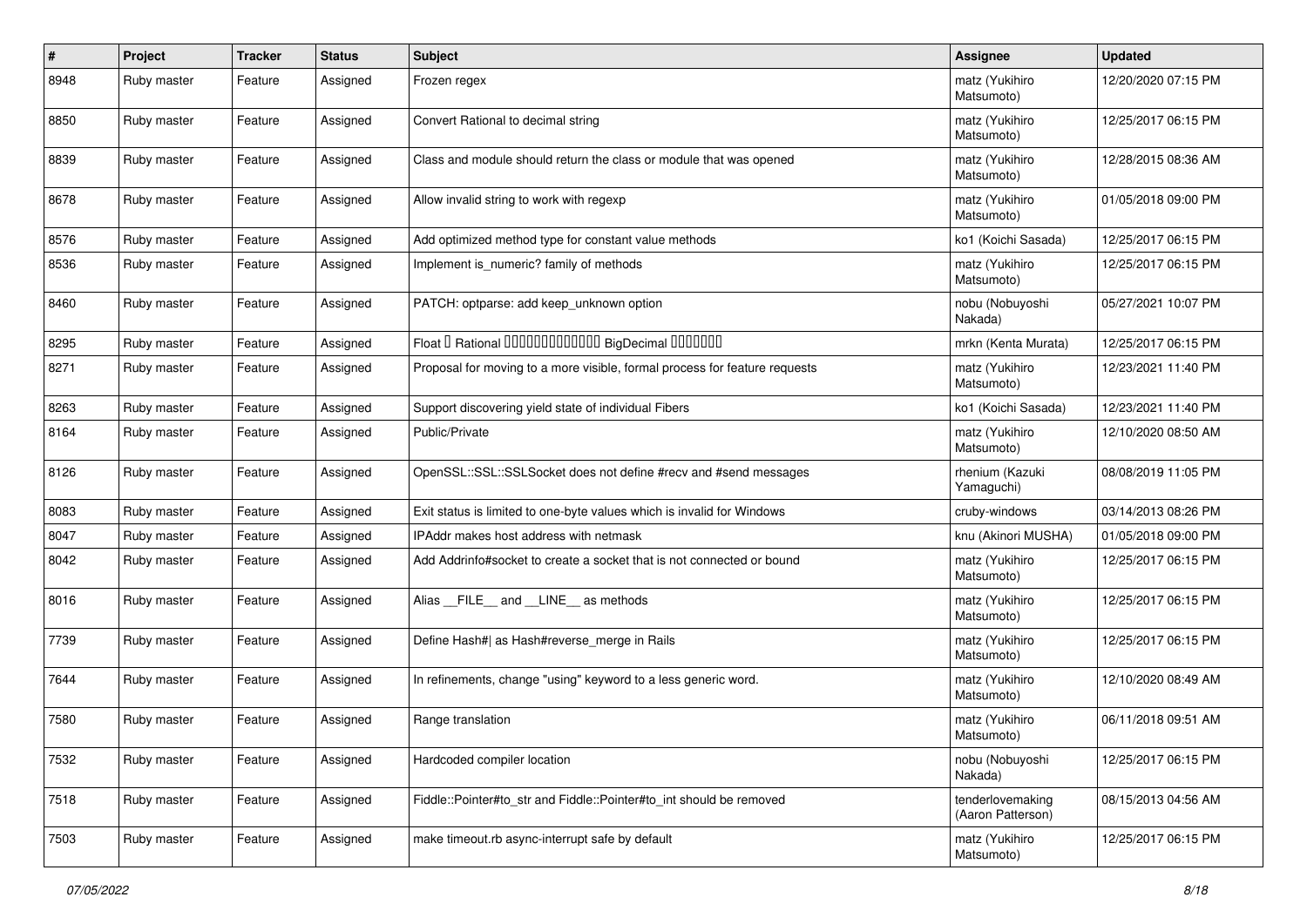| $\sharp$ | Project     | <b>Tracker</b> | <b>Status</b> | Subject                                                                                                          | <b>Assignee</b>                       | <b>Updated</b>      |
|----------|-------------|----------------|---------------|------------------------------------------------------------------------------------------------------------------|---------------------------------------|---------------------|
| 7488     | Ruby master | Feature        | Assigned      | Receiving object id in object creation probes                                                                    | tenderlovemaking<br>(Aaron Patterson) | 12/25/2017 06:15 PM |
| 7436     | Ruby master | Feature        | Assigned      | Allow for a "granularity" flag for backtrace_locations                                                           | matz (Yukihiro<br>Matsumoto)          | 12/25/2017 06:15 PM |
| 7412     | Ruby master | Feature        | Assigned      | Pathname#relative_path_from does not support mixed directory separators on windows                               | akr (Akira Tanaka)                    | 01/05/2018 09:00 PM |
| 7394     | Ruby master | Feature        | Assigned      | Enumerable#find ifnone parameter could be non-callable                                                           | nobu (Nobuyoshi<br>Nakada)            | 02/10/2021 09:32 AM |
| 7362     | Ruby master | Feature        | Assigned      | Adding Pathname#start_with?                                                                                      | akr (Akira Tanaka)                    | 12/25/2017 06:15 PM |
| 7349     | Ruby master | Feature        | Assigned      | Struct#inspect needs more meaningful output                                                                      | matz (Yukihiro<br>Matsumoto)          | 12/25/2017 06:15 PM |
| 7321     | Ruby master | Feature        | Assigned      | Newton.#nsolve 00 2 0000000000                                                                                   | mrkn (Kenta Murata)                   | 12/25/2017 06:15 PM |
| 7314     | Ruby master | Feature        | Assigned      | Convert Proc to Lambda doesn't work in MRI                                                                       | matz (Yukihiro<br>Matsumoto)          | 05/21/2016 09:15 AM |
| 7148     | Ruby master | Feature        | Assigned      | Improved Tempfile w/o DelegateClass                                                                              | Glass_saga (Masaki<br>Matsushita)     | 03/27/2019 09:51 AM |
| 7132     | Ruby master | Feature        | Assigned      | Alternation between named / ordered method arguments and aliases for method arguments.                           | matz (Yukihiro<br>Matsumoto)          | 12/25/2017 06:15 PM |
| 7121     | Ruby master | Feature        | Assigned      | Extending the use of `require'                                                                                   | matz (Yukihiro<br>Matsumoto)          | 12/25/2017 06:15 PM |
| 7087     | Ruby master | Feature        | Assigned      | :ConditionVariable#wait does not work with Monitor because Monitor#sleep does not exist                          | matz (Yukihiro<br>Matsumoto)          | 12/25/2017 06:15 PM |
| 7086     | Ruby master | Feature        | Assigned      | ConditionVariable#wait has meaningless return value                                                              | kosaki (Motohiro<br>KOSAKI)           | 12/25/2017 06:15 PM |
| 6973     | Ruby master | Feature        | Assigned      | Add an #integral? method to Numeric to test for whole-number values                                              | mrkn (Kenta Murata)                   | 12/25/2017 06:15 PM |
| 6857     | Ruby master | Feature        | Assigned      | bigdecimal/math BigMath.E/BigMath.exp R. P. Feynman inspired optimization                                        | mrkn (Kenta Murata)                   | 12/25/2017 06:15 PM |
| 6842     | Ruby master | Feature        | Assigned      | Add Optional Arguments to String#strip                                                                           | matz (Yukihiro<br>Matsumoto)          | 08/24/2016 05:50 AM |
| 6841     | Ruby master | Feature        | Assigned      | Shorthand for Assigning Return Value of Method to Self                                                           | matz (Yukihiro<br>Matsumoto)          | 12/10/2020 08:53 AM |
| 6811     | Ruby master | Feature        | Assigned      | File, Dir and FileUtils should have bang-versions of singleton methods that fails silently                       | matz (Yukihiro<br>Matsumoto)          | 12/25/2017 06:15 PM |
| 6810     | Ruby master | Feature        | Assigned      | module A::B; end` is not equivalent to `module A; module B; end; end` with respect to constant<br>lookup (scope) | matz (Yukihiro<br>Matsumoto)          | 12/10/2020 09:22 AM |
| 6802     | Ruby master | Feature        | Assigned      | String#scan should have equivalent yielding MatchData                                                            | matz (Yukihiro<br>Matsumoto)          | 12/25/2017 06:15 PM |
| 6769     | Ruby master | Feature        | Assigned      | rbinstall.rb: install both src and batch files separetely                                                        | nobu (Nobuyoshi<br>Nakada)            | 10/30/2015 12:38 PM |
| 6695     | Ruby master | Feature        | Assigned      | Configuration for Thread/Fiber creation                                                                          | ko1 (Koichi Sasada)                   | 12/25/2017 06:15 PM |
| 6694     | Ruby master | Feature        | Assigned      | Thread.new without block.                                                                                        | ko1 (Koichi Sasada)                   | 12/25/2017 06:15 PM |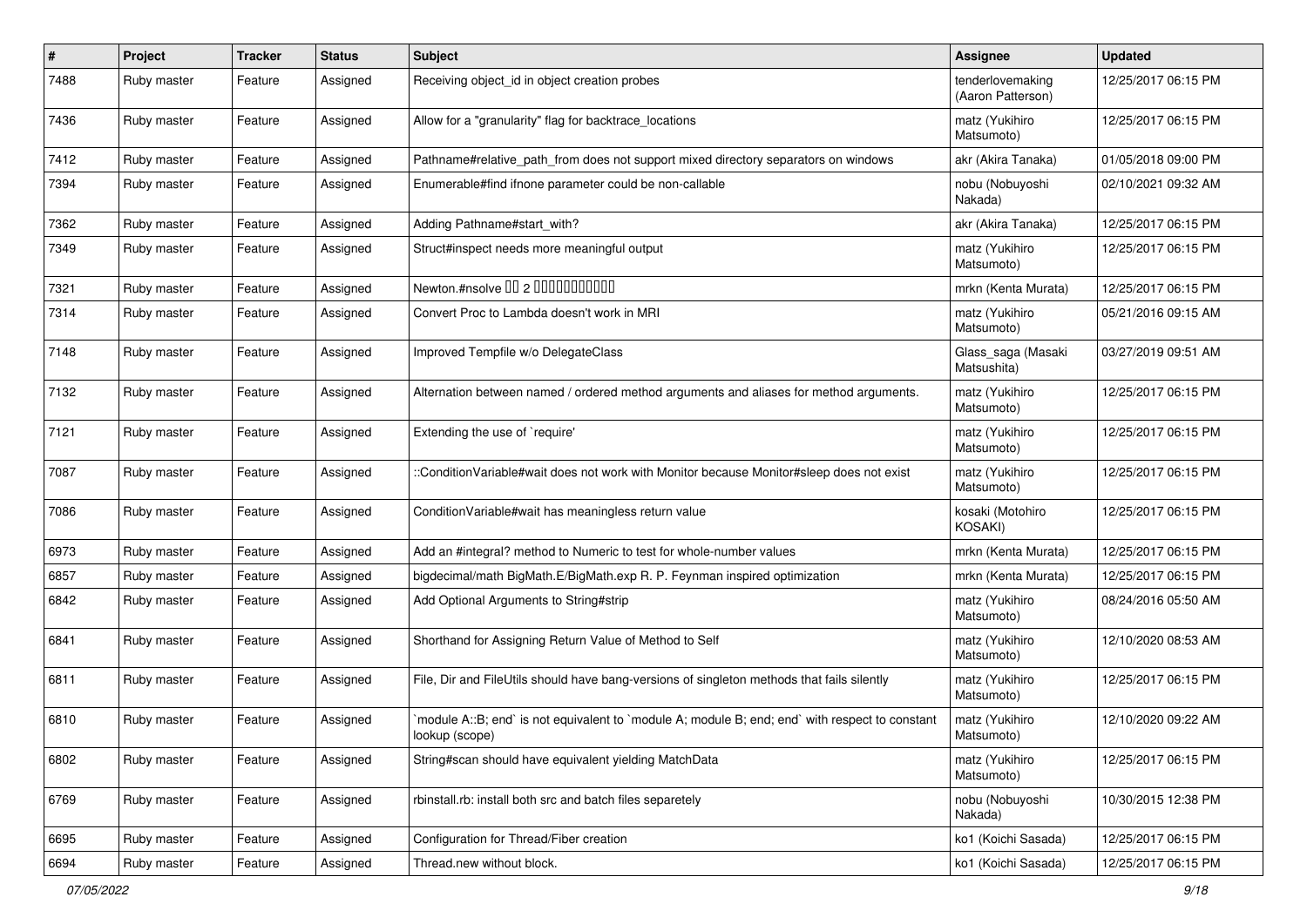| $\vert$ # | Project     | <b>Tracker</b> | <b>Status</b> | <b>Subject</b>                                                              | <b>Assignee</b>              | <b>Updated</b>      |
|-----------|-------------|----------------|---------------|-----------------------------------------------------------------------------|------------------------------|---------------------|
| 6682      | Ruby master | Feature        | Assigned      | Add a method to return an instance attached by a singleton class            | shyouhei (Shyouhei<br>Urabe) | 12/25/2017 06:15 PM |
| 6671      | Ruby master | Feature        | Assigned      | File.split_all and File.split_root                                          | matz (Yukihiro<br>Matsumoto) | 12/25/2017 06:15 PM |
| 6648      | Ruby master | Feature        | Assigned      | Provide a standard API for retrieving all command-line flags passed to Ruby | matz (Yukihiro<br>Matsumoto) | 12/25/2017 06:15 PM |
| 6613      | Ruby master | Feature        | Assigned      | VT_RECORD, IRecordInfo Support in WIN32OLE                                  | suke (Masaki Suketa)         | 12/25/2017 06:15 PM |
| 6611      | Ruby master | Feature        | Assigned      | Comments requested on implementation of set_parse_func                      | matz (Yukihiro<br>Matsumoto) | 12/25/2017 06:15 PM |
| 6596      | Ruby master | Feature        | Assigned      | New method `Array#indexes`                                                  | matz (Yukihiro<br>Matsumoto) | 07/29/2020 01:41 AM |
| 6594      | Ruby master | Feature        | Assigned      | Integrated Functor                                                          | matz (Yukihiro<br>Matsumoto) | 12/10/2020 08:53 AM |
| 6590      | Ruby master | Feature        | Assigned      | Dealing with bigdecimal, etc gems in JRuby                                  | hsbt (Hiroshi SHIBATA)       | 05/15/2019 08:33 PM |
| 6452      | Ruby master | Feature        | Assigned      | Allow extend to override class methods                                      | matz (Yukihiro<br>Matsumoto) | 12/10/2020 08:53 AM |
| 6445      | Ruby master | Feature        | Assigned      | request for default length/position on string index                         | matz (Yukihiro<br>Matsumoto) | 12/25/2017 06:15 PM |
| 6413      | Ruby master | Feature        | Assigned      | Make Dir.entries default to Dir.entries(Dir.pwd)                            | matz (Yukihiro<br>Matsumoto) | 12/25/2017 06:15 PM |
| 6376      | Ruby master | Feature        | Assigned      | Feature lookup and checking if feature is loaded                            | matz (Yukihiro<br>Matsumoto) | 12/25/2017 06:15 PM |
| 6354      | Ruby master | Feature        | Assigned      | Remove escape (break/return/redo/next support) from class/module scope      | matz (Yukihiro<br>Matsumoto) | 12/25/2017 06:15 PM |
| 6337      | Ruby master | Feature        | Assigned      | FileUtils#sync                                                              | matz (Yukihiro<br>Matsumoto) | 12/25/2017 06:15 PM |
| 6317      | Ruby master | Feature        | Assigned      |                                                                             | matz (Yukihiro<br>Matsumoto) | 12/25/2017 06:15 PM |
| 6309      | Ruby master | Feature        | Assigned      | Add a reference queue for weak references                                   | matz (Yukihiro<br>Matsumoto) | 08/23/2020 09:07 PM |
| 6308      | Ruby master | Feature        | Assigned      | Eliminate delegation from WeakRef                                           | matz (Yukihiro<br>Matsumoto) | 12/23/2021 11:40 PM |
| 6293      | Ruby master | Feature        | Assigned      | new queue / blocking queues                                                 | matz (Yukihiro<br>Matsumoto) | 12/25/2017 06:15 PM |
| 6277      | Ruby master | Feature        | Assigned      | Hash#convert_key                                                            | matz (Yukihiro<br>Matsumoto) | 12/25/2017 06:15 PM |
| 6265      | Ruby master | Feature        | Assigned      | Remove 'useless' 'concatenation' syntax                                     | naruse (Yui NARUSE)          | 08/10/2016 02:36 AM |
| 6133      | Ruby master | Feature        | Assigned      | SSLSocketlshutdownllllll                                                    |                              | 09/13/2015 03:22 AM |
| 6047      | Ruby master | Feature        | Assigned      | read_all: Grow buffer exponentially in generic case                         |                              | 09/13/2015 03:19 AM |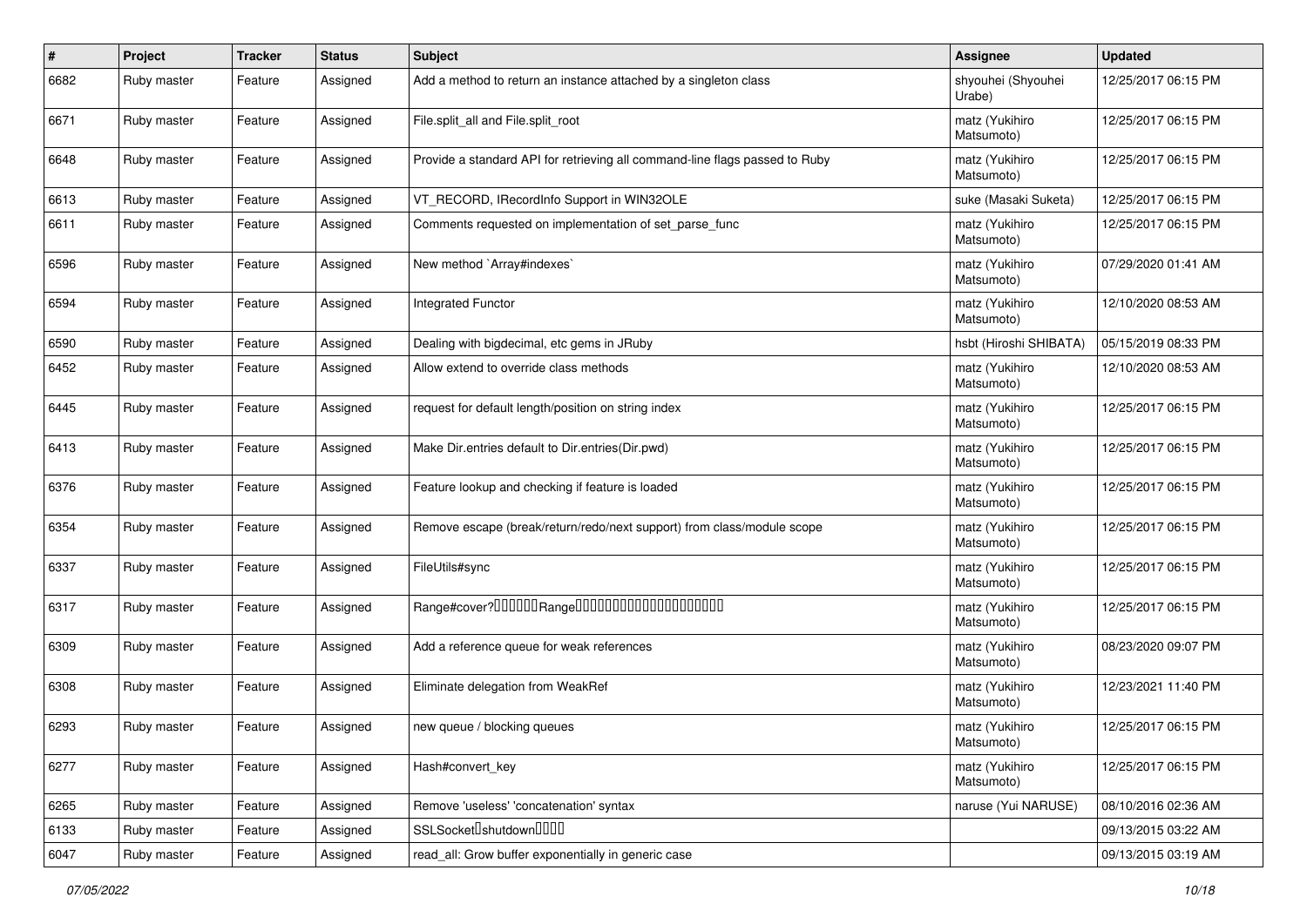| $\vert$ # | Project     | <b>Tracker</b> | <b>Status</b> | <b>Subject</b>                                                     | <b>Assignee</b>              | <b>Updated</b>      |
|-----------|-------------|----------------|---------------|--------------------------------------------------------------------|------------------------------|---------------------|
| 6012      | Ruby master | Feature        | Assigned      | Proc#source_location also return the column                        | nobu (Nobuyoshi<br>Nakada)   | 02/12/2019 07:49 AM |
| 5970      | Ruby master | Feature        | Assigned      | Add Enumerable#join with same semantics as Array#join              | matz (Yukihiro<br>Matsumoto) | 12/25/2017 06:15 PM |
| 5945      | Ruby master | Feature        | Assigned      | Add the ability to mark a at_exit as process-local.                | matz (Yukihiro<br>Matsumoto) | 10/10/2018 08:29 AM |
| 5825      | Ruby master | Feature        | Assigned      | Sweet instance var assignment in the object initializer            | matz (Yukihiro<br>Matsumoto) | 12/10/2020 08:53 AM |
| 5781      | Ruby master | Feature        | Assigned      | Query attributes (attribute methods ending in `?` mark)            | matz (Yukihiro<br>Matsumoto) | 01/10/2020 06:34 AM |
| 5764      | Ruby master | Feature        | Assigned      | Net::HTTP should assume HTTP/0.9 on unexpected responses           | naruse (Yui NARUSE)          | 07/15/2019 05:06 PM |
| 5749      | Ruby master | Feature        | Assigned      | new method String#match_all needed                                 | matz (Yukihiro<br>Matsumoto) | 12/25/2017 06:15 PM |
| 5741      | Ruby master | Feature        | Assigned      | Secure Erasure of Passwords                                        | matz (Yukihiro<br>Matsumoto) | 12/25/2017 06:15 PM |
| 5654      | Ruby master | Feature        | Assigned      | Introduce global lock to avoid concurrent require                  | nahi (Hiroshi Nakamura)      | 12/25/2017 06:15 PM |
| 5643      | Ruby master | Feature        | Assigned      | require/load options and binding option                            | matz (Yukihiro<br>Matsumoto) | 12/25/2017 06:15 PM |
| 5617      | Ruby master | Feature        | Assigned      | Allow install RubyGems into dediceted directory                    | hsbt (Hiroshi SHIBATA)       | 05/16/2018 09:15 AM |
| 5582      | Ruby master | Feature        | Assigned      | Allow clone of singleton methods on a BasicObject                  | matz (Yukihiro<br>Matsumoto) | 12/25/2017 06:15 PM |
| 5558      | Ruby master | Feature        | Assigned      | String#% strange arity errors                                      | matz (Yukihiro<br>Matsumoto) | 12/25/2017 06:15 PM |
| 5461      | Ruby master | Feature        | Assigned      | Add pipelining to Net::HTTP                                        | naruse (Yui NARUSE)          | 12/25/2017 06:15 PM |
| 5456      | Ruby master | Feature        | Assigned      | kernel#syscall() should be removed.                                | matz (Yukihiro<br>Matsumoto) | 12/10/2020 08:46 AM |
| 5445      | Ruby master | Feature        | Assigned      | Need RUBYOPT -r before ARGV -r                                     | matz (Yukihiro<br>Matsumoto) | 12/25/2017 06:15 PM |
| 5434      | Ruby master | Feature        | Assigned      | Allow per-class whitelisting of methods safe to expose through DRb | seki (Masatoshi Seki)        | 12/25/2017 06:15 PM |
| 5389      | Ruby master | Feature        | Assigned      | New method Enumerator#iterate                                      | matz (Yukihiro<br>Matsumoto) | 12/25/2017 06:15 PM |
| 5310      | Ruby master | Feature        | Assigned      | Integral objects                                                   | mrkn (Kenta Murata)          | 12/25/2017 06:15 PM |
| 5133      | Ruby master | Feature        | Assigned      | Array#unzip as an alias of Array#transpose                         | mrkn (Kenta Murata)          | 12/25/2017 06:15 PM |
| 5129      | Ruby master | Feature        | Assigned      | Create a core class "FileArray" and make "ARGF" its instance       | matz (Yukihiro<br>Matsumoto) | 01/23/2018 02:02 PM |
| 5064      | Ruby master | Feature        | Assigned      | HTTP user-agent class                                              | matz (Yukihiro<br>Matsumoto) | 12/25/2017 06:15 PM |
| 5007      | Ruby master | Feature        | Assigned      | Proc#call_under: Unifying instance_eval and instance_exec          | matz (Yukihiro<br>Matsumoto) | 04/19/2018 07:57 AM |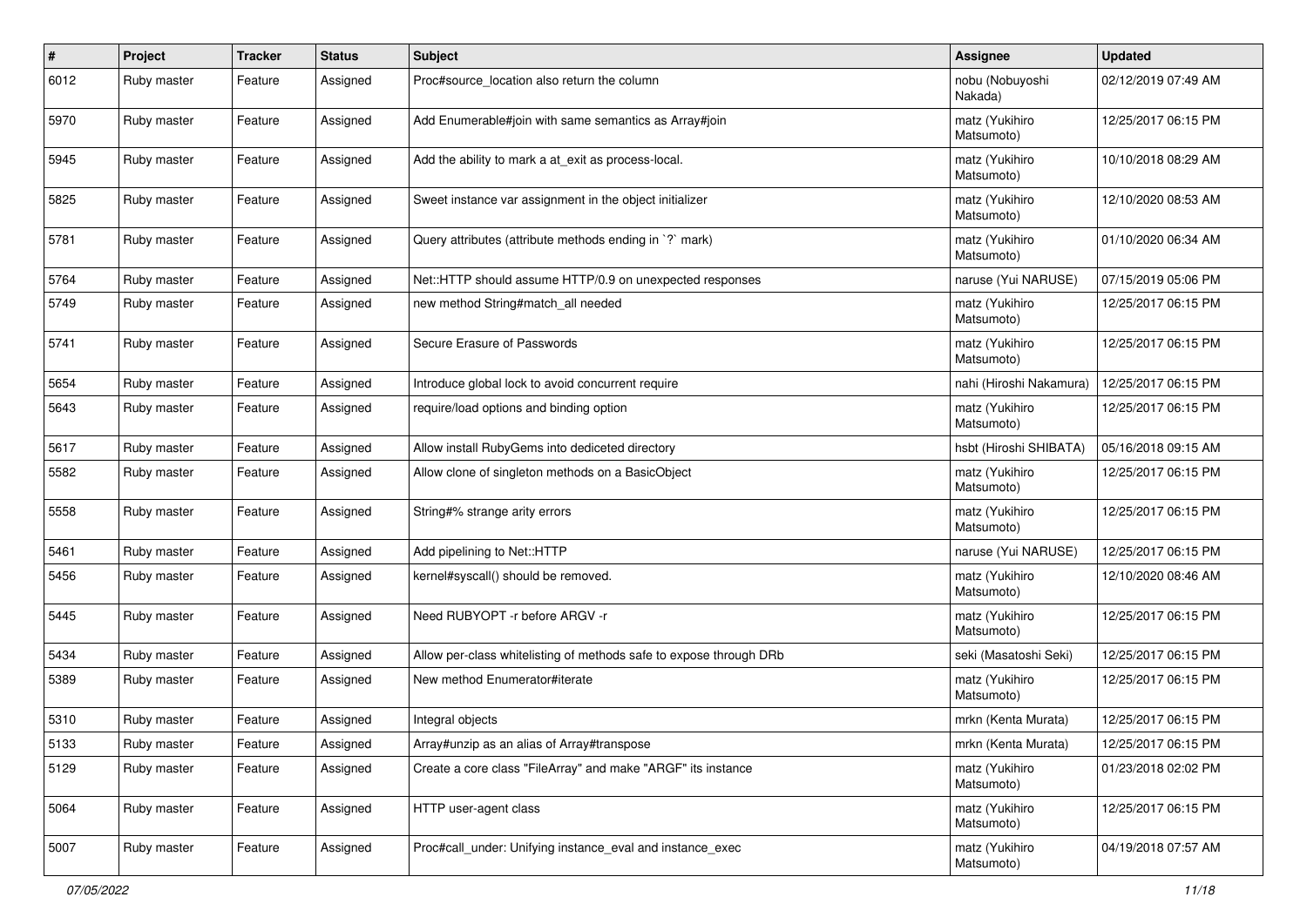| $\vert$ # | Project     | <b>Tracker</b> | <b>Status</b> | <b>Subject</b>                                                               | Assignee                          | <b>Updated</b>      |
|-----------|-------------|----------------|---------------|------------------------------------------------------------------------------|-----------------------------------|---------------------|
| 4924      | Ruby master | Feature        | Assigned      | mkmf have header fails with $C_{++}$ headers                                 | nobu (Nobuyoshi<br>Nakada)        | 12/25/2017 06:15 PM |
| 4831      | Ruby master | Feature        | Assigned      | Integer#prime_factors                                                        | yugui (Yuki Sonoda)               | 01/23/2018 08:09 AM |
| 4824      | Ruby master | Feature        | Assigned      | Provide method Kernel#executed?                                              | matz (Yukihiro<br>Matsumoto)      | 03/05/2018 04:57 AM |
| 4818      | Ruby master | Feature        | Assigned      | Add method marshalable?                                                      | matz (Yukihiro<br>Matsumoto)      | 12/25/2017 06:15 PM |
| 4592      | Ruby master | Feature        | Assigned      | Tempfile0000000                                                              | matz (Yukihiro<br>Matsumoto)      | 12/25/2017 06:14 PM |
| 4539      | Ruby master | Feature        | Assigned      | Array#zip_with                                                               | matz (Yukihiro<br>Matsumoto)      | 11/28/2019 08:23 AM |
| 4521      | Ruby master | Feature        | Assigned      | NoMethodError#message may take very long to execute                          | matz (Yukihiro<br>Matsumoto)      | 12/25/2017 06:14 PM |
| 4514      | Ruby master | Feature        | Assigned      | #deep_clone and #deep_dup for Objects                                        | matz (Yukihiro<br>Matsumoto)      | 12/25/2017 06:14 PM |
| 4464      | Ruby master | Feature        | Assigned      | [PATCH] add Fcntl:: Flock object for easier use of POSIX file locks          | kosaki (Motohiro<br>KOSAKI)       | 12/25/2017 06:14 PM |
| 4247      | Ruby master | Feature        | Assigned      | New features for Array#sample, Array#choice                                  | mame (Yusuke Endoh)               | 12/25/2017 06:14 PM |
| 3953      | Ruby master | Feature        | Assigned      | TCPSocket / UDPSocket do not accept IPAddr objects.                          | knu (Akinori MUSHA)               | 12/25/2017 06:14 PM |
| 3731      | Ruby master | Feature        | Assigned      | Easier Embedding API for Ruby                                                | ko1 (Koichi Sasada)               | 12/25/2017 06:14 PM |
| 3608      | Ruby master | Feature        | Assigned      | Enhancing Pathname#each child to be lazy                                     | akr (Akira Tanaka)                | 12/25/2017 06:14 PM |
| 2631      | Ruby master | Feature        | Assigned      | Allow IO#reopen to take a block                                              | Glass_saga (Masaki<br>Matsushita) | 05/24/2018 01:22 PM |
| 2324      | Ruby master | Feature        | Assigned      | Dir instance methods for relative path                                       | nobu (Nobuyoshi<br>Nakada)        | 12/25/2017 05:58 PM |
| 2294      | Ruby master | Feature        | Assigned      | [PATCH] ruby bind stack() to embed Ruby in coroutine                         | ko1 (Koichi Sasada)               | 01/05/2018 09:00 PM |
| 1644      | Ruby master | Feature        | Assigned      | recv on inherited socket wrapped in TCPSocket does not read data, on Windows | cruby-windows                     | 12/10/2020 08:45 AM |
| 18894     | Ruby master | Feature        | Open          | Object#make shareable                                                        |                                   | 07/02/2022 11:42 PM |
| 18885     | Ruby master | Feature        | Open          | Long lived fork advisory API (potential Copy on Write optimizations)         |                                   | 06/30/2022 09:27 AM |
| 18841     | Ruby master | Feature        | Open          | Proposal: autoload relative                                                  |                                   | 06/19/2022 11:22 PM |
| 18835     | Ruby master | Feature        | Open          | Add InstructionSequence#type method                                          |                                   | 06/16/2022 10:30 PM |
| 18832     | Ruby master | Feature        | Open          | Do not have class/module keywords consider ancestors of Object               |                                   | 06/21/2022 05:50 AM |
| 18831     | Ruby master | Feature        | Open          | Block argument to `yield`                                                    |                                   | 06/18/2022 03:12 AM |
| 18825     | Ruby master | Feature        | Open          | Specialized instruction for "array literal $+$ `.hash`"                      |                                   | 06/14/2022 05:24 PM |
| 18822     | Ruby master | Feature        | Open          | Ruby lack a proper method to percent-encode strings for URIs (RFC 3986)      |                                   | 06/09/2022 02:42 PM |
| 18821     | Ruby master | Feature        | Open          | Expose Pattern Matching interfaces in core classes                           |                                   | 06/09/2022 07:24 AM |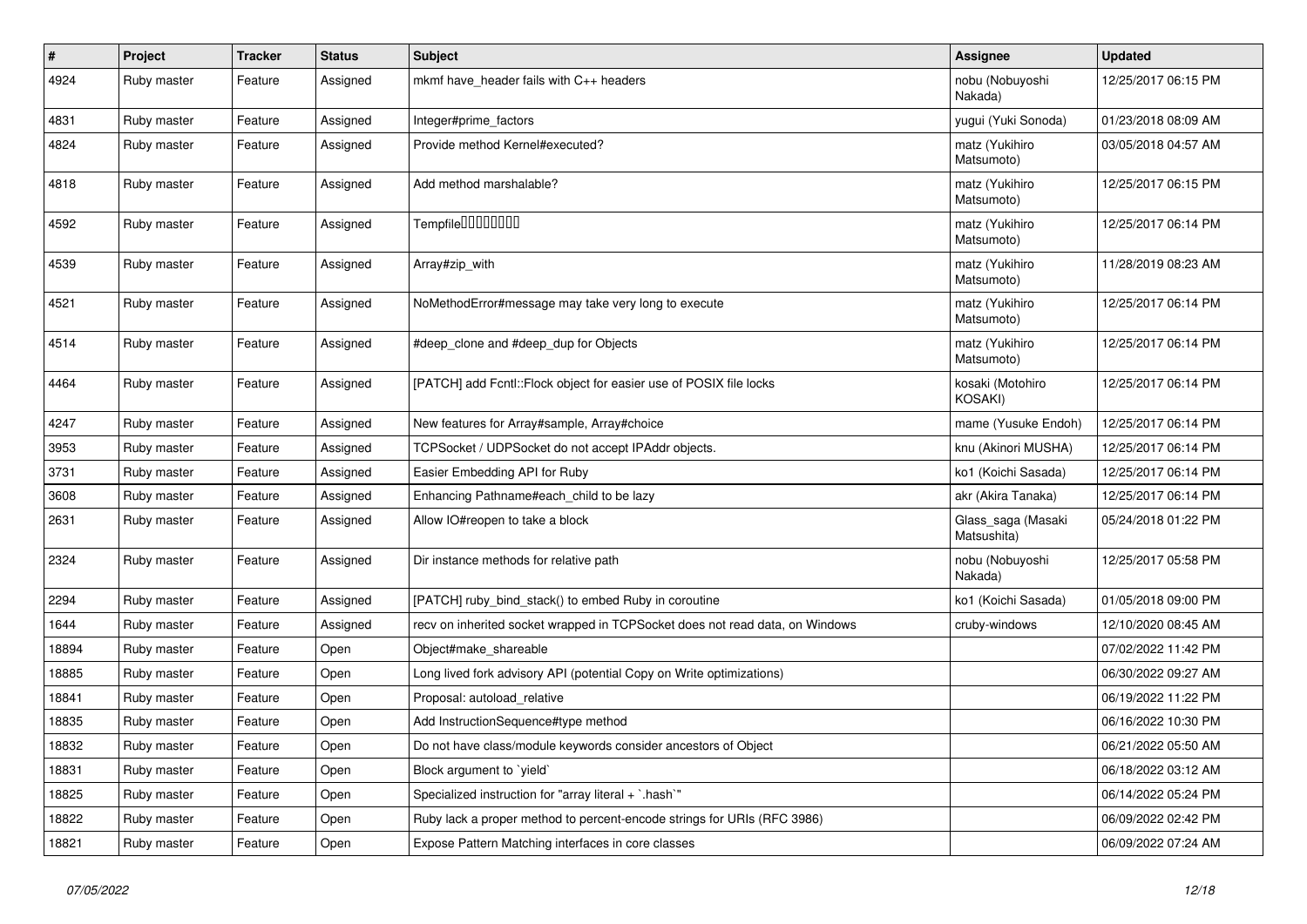| $\vert$ # | <b>Project</b> | <b>Tracker</b> | <b>Status</b> | <b>Subject</b>                                                                            | <b>Assignee</b>       | <b>Updated</b>      |
|-----------|----------------|----------------|---------------|-------------------------------------------------------------------------------------------|-----------------------|---------------------|
| 18815     | Ruby master    | Feature        | Open          | instance_{eval,exec} vs Proc#>>                                                           |                       | 06/02/2022 05:17 PM |
| 18814     | Ruby master    | Feature        | Open          | Ractor: add method to query incoming message queue size                                   |                       | 06/30/2022 10:58 AM |
| 18812     | Ruby master    | Feature        | Open          | Add ability to trace exit locations for YJIT                                              |                       | 06/01/2022 02:42 PM |
| 18809     | Ruby master    | Feature        | Open          | Add Numeric#ceildiv                                                                       |                       | 06/21/2022 06:21 PM |
| 18798     | Ruby master    | Feature        | Open          | UnboundMethod# $==$ ` with inherited classes                                              |                       | 05/25/2022 12:32 AM |
| 18776     | Ruby master    | Feature        | Open          | <b>Object Shapes</b>                                                                      |                       | 05/13/2022 01:11 AM |
| 18774     | Ruby master    | Feature        | Open          | Add Queue#pop(timeout:)                                                                   |                       | 05/20/2022 12:27 AM |
| 18762     | Ruby master    | Feature        | Open          | Add an Array#undigits that compliments Integer#digits                                     |                       | 05/03/2022 08:08 PM |
| 18757     | Ruby master    | Feature        | Open          | Introduce %R percent literal for anchored regular expression patterns                     |                       | 04/27/2022 05:30 PM |
| 18736     | Ruby master    | Feature        | Open          | self-p for method chain                                                                   |                       | 04/15/2022 11:09 AM |
| 18690     | Ruby master    | Feature        | Open          | Allow `Kernel#then` to take arguments                                                     |                       | 05/10/2022 06:16 PM |
| 18685     | Ruby master    | Feature        | Open          | Enumerator.product: Cartesian product of enumerables                                      |                       | 04/26/2022 07:02 AM |
| 18683     | Ruby master    | Feature        | Open          | Allow to create hashes with a specific capacity.                                          |                       | 04/22/2022 02:34 PM |
| 18675     | Ruby master    | Feature        | Open          | Add new exception class for resolv timeouts                                               |                       | 04/01/2022 11:22 PM |
| 18668     | Ruby master    | Feature        | Open          | Merge `io-nonblock` gems into core                                                        |                       | 04/21/2022 10:02 AM |
| 18659     | Ruby master    | Feature        | Open          | Create a Binding at the time of an exception and make it available to Rescue              |                       | 03/25/2022 10:55 AM |
| 18654     | Ruby master    | Feature        | Open          | Enhancements to prettyprint                                                               | akr (Akira Tanaka)    | 05/12/2022 01:44 PM |
| 18647     | Ruby master    | Feature        | Open          | Non-recursive option for iseq-targeted Tracepoints in ruby 2.6+                           |                       | 03/18/2022 09:41 AM |
| 18644     | Ruby master    | Feature        | Open          | Coerce anything callable to a Proc                                                        |                       | 06/18/2022 05:28 PM |
| 18642     | Ruby master    | Feature        | Open          | Named ripper fields                                                                       |                       | 05/12/2022 01:37 PM |
| 18640     | Ruby master    | Feature        | Open          | default empty string argument for `String#sub` and `String#sub!`, e.g. `"hello".sub("I")` |                       | 03/19/2022 02:33 AM |
| 18639     | Ruby master    | Feature        | Open          | Update Unicode data to Unicode Version 15.0.0                                             | duerst (Martin Dürst) | 03/22/2022 07:38 PM |
| 18630     | Ruby master    | Feature        | Open          | Introduce general `IO#timeout` and `IO#timeout=`for all (non-)blocking operations.        |                       | 04/21/2022 09:36 AM |
| 18617     | Ruby master    | Feature        | Open          | Allow multiples keys in Hash#[] acting like Hash#dig                                      |                       | 03/10/2022 01:36 PM |
| 18603     | Ruby master    | Feature        | Open          | Allow syntax like obj.method(arg)=value                                                   |                       | 02/27/2022 05:04 PM |
| 18597     | Ruby master    | Feature        | Open          | Strings need a named method like 'dup' that doesn't duplicate if receiver is mutable      |                       | 02/26/2022 11:56 PM |
| 18594     | Ruby master    | Feature        | Open          | Add a #to_h method on URI::Generic                                                        |                       | 03/31/2022 01:18 PM |
| 18593     | Ruby master    | Feature        | Open          | Add back URI.escape                                                                       |                       | 02/18/2022 07:45 PM |
| 18583     | Ruby master    | Feature        | Open          | Pattern-matching: API for custom unpacking strategies?                                    |                       | 03/17/2022 01:10 PM |
| 18576     | Ruby master    | Feature        | Open          | Rename `ASCII-8BIT` encoding to `BINARY`                                                  |                       | 03/17/2022 03:06 PM |
| 18573     | Ruby master    | Feature        | Open          | Object#pack1                                                                              |                       | 02/08/2022 08:51 AM |
| 18568     | Ruby master    | Feature        | Open          | Explore lazy RubyGems boot to reduce need for --disable-gems                              |                       | 02/17/2022 07:15 AM |
| 18564     | Ruby master    | Feature        | Open          | Add Exception#detailed_message                                                            | mame (Yusuke Endoh)   | 02/01/2022 08:06 PM |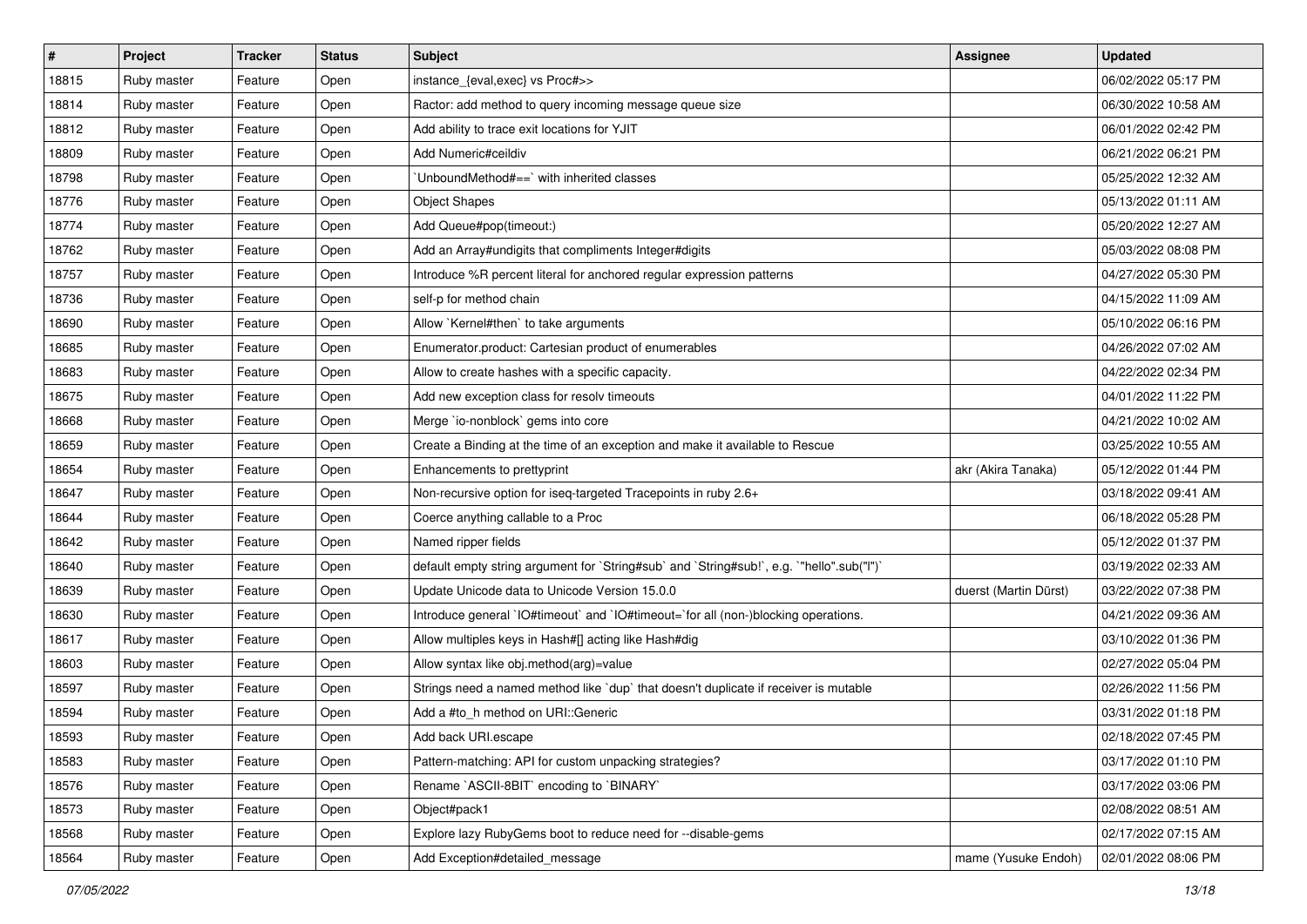| #     | Project     | <b>Tracker</b> | <b>Status</b> | Subject                                                                                        | Assignee                                | <b>Updated</b>      |
|-------|-------------|----------------|---------------|------------------------------------------------------------------------------------------------|-----------------------------------------|---------------------|
| 18559 | Ruby master | Feature        | Open          | Allocation tracing: Objects created by the parser are attributed to Kernel.require             |                                         | 06/28/2022 12:21 PM |
| 18554 | Ruby master | Feature        | Open          | Move unicode_normalize to a default gem                                                        |                                         | 01/31/2022 05:51 PM |
| 18551 | Ruby master | Feature        | Open          | Make Range#reverse_each to raise an exception if endless                                       |                                         | 01/28/2022 11:13 PM |
| 18515 | Ruby master | Feature        | Open          | Add Range#reverse_each implementation for performance                                          |                                         | 01/31/2022 02:23 AM |
| 18498 | Ruby master | Feature        | Open          | Introduce a public WeakKeysMap that compares by equality                                       |                                         | 02/20/2022 04:06 PM |
| 18494 | Ruby master | Feature        | Open          | [RFC] ENV["RUBY_GC_"]= changes GC parameters dynamically                                       |                                         | 01/17/2022 11:15 PM |
| 18478 | Ruby master | Feature        | Open          | Module#constant_pairs                                                                          |                                         | 01/11/2022 07:55 PM |
| 18477 | Ruby master | Feature        | Open          | Float#sqrt and Integer#sqrt                                                                    |                                         | 01/11/2022 07:34 PM |
| 18463 | Ruby master | Feature        | Open          | Random number generation with xoshiro                                                          |                                         | 02/13/2022 09:12 AM |
| 18462 | Ruby master | Feature        | Open          | Proposal to merge WASI based WebAssembly support                                               |                                         | 03/24/2022 03:05 AM |
| 18440 | Ruby master | Feature        | Open          | YJIT is enabled if any YJIT tuning options are set                                             |                                         | 12/30/2021 08:17 PM |
| 18439 | Ruby master | Feature        | Open          | Support YJIT for VC++                                                                          | maximecb (Maxime<br>Chevalier-Boisvert) | 01/10/2022 11:29 PM |
| 18438 | Ruby master | Feature        | Open          | Add `Exception#additional_message` to show additional error information                        |                                         | 02/07/2022 02:55 AM |
| 18423 | Ruby master | Feature        | Open          | Installing stable versions like 3.0.3 from source generates fatal error by make                |                                         | 12/23/2021 11:44 PM |
| 18418 | Ruby master | Feature        | Open          | Add Net::HTTP#security level=                                                                  |                                         | 12/19/2021 11:58 AM |
| 18411 | Ruby master | Feature        | Open          | Introduce `Fiber.blocking` for disabling scheduler.                                            |                                         | 12/23/2021 05:10 PM |
| 18410 | Ruby master | Feature        | Open          | Proposal to make inspect include underscores on numerics                                       |                                         | 12/16/2021 09:07 AM |
| 18402 | Ruby master | Feature        | Open          | <b>Argument Labels</b>                                                                         |                                         | 01/31/2022 06:14 PM |
| 18401 | Ruby master | Feature        | Open          | Rework `require_relative` to add the "current path" on `\$LOAD_PATH`                           |                                         | 12/09/2021 05:41 PM |
| 18395 | Ruby master | Feature        | Open          | Introduce Array#subtract! for performance                                                      |                                         | 12/08/2021 04:42 PM |
| 18384 | Ruby master | Feature        | Open          | Pattern Match Object                                                                           |                                         | 05/07/2022 06:01 PM |
| 18376 | Ruby master | Feature        | Open          | Version comparison API                                                                         |                                         | 12/30/2021 10:33 AM |
| 18369 | Ruby master | Feature        | Open          | users.detect(:name, "Dorian") as shorthand for users.detect { $ user $ user.name == "Dorian" } |                                         | 12/03/2021 02:23 PM |
| 18368 | Ruby master | Feature        | Open          | Range#step semantics for non-Numeric ranges                                                    |                                         | 02/02/2022 03:42 PM |
| 18360 | Ruby master | Feature        | Open          | <b>PrettyPrint enhancements</b>                                                                |                                         | 11/24/2021 12:15 AM |
| 18357 | Ruby master | Feature        | Open          | Proposal: stop raising when block passed to IO#each_* closes the IO                            |                                         | 11/22/2021 09:03 PM |
| 18334 | Ruby master | Feature        | Open          | ENV#to_h returns a new Hash object but Hash#to_h does not, which can cause inconsistencies     |                                         | 11/17/2021 05:46 PM |
| 18332 | Ruby master | Feature        | Open          | a ? b                                                                                          |                                         | 12/29/2021 04:38 AM |
| 18331 | Ruby master | Feature        | Open          | Kernel.#Time                                                                                   |                                         | 11/13/2021 12:41 PM |
| 18296 | Ruby master | Feature        | Open          | Custom exception formatting should override `Exception#full_message`.                          |                                         | 12/15/2021 08:49 PM |
| 18291 | Ruby master | Feature        | Open          | When use $=\sim$ with named group, if regex is on the right side, variable not defined.        |                                         | 11/06/2021 12:36 PM |
| 18285 | Ruby master | Feature        | Open          | NoMethodError#message uses a lot of CPU/is really expensive to call                            |                                         | 01/30/2022 12:45 PM |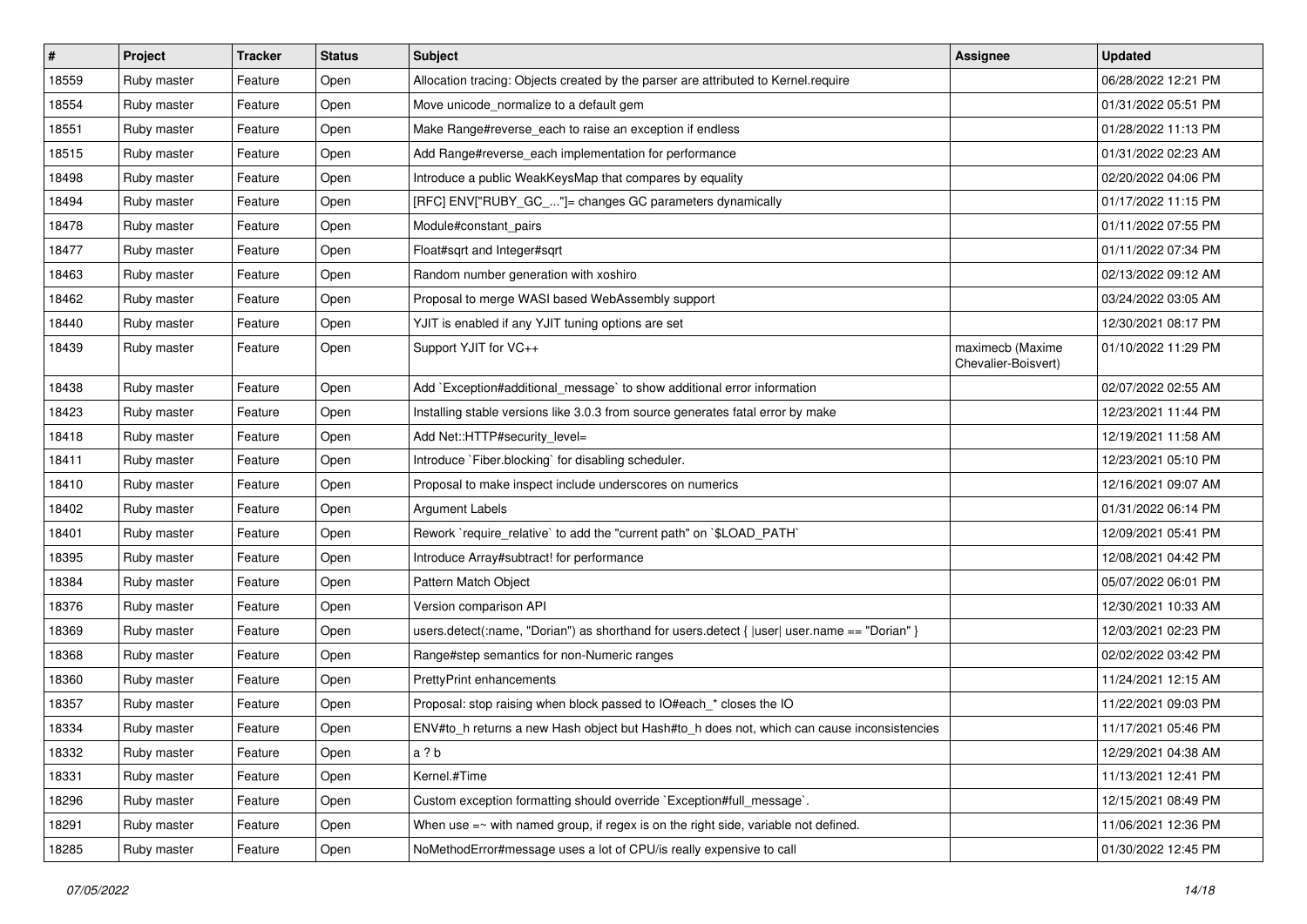| #     | Project     | <b>Tracker</b> | <b>Status</b> | <b>Subject</b>                                                                                                                                                        | <b>Assignee</b>               | <b>Updated</b>      |
|-------|-------------|----------------|---------------|-----------------------------------------------------------------------------------------------------------------------------------------------------------------------|-------------------------------|---------------------|
| 18275 | Ruby master | Feature        | Open          | Add an option to define_method to not capture the surrounding environment                                                                                             | ko1 (Koichi Sasada)           | 12/03/2021 02:34 PM |
| 18265 | Ruby master | Feature        | Open          | Self-contained one-binary feature which discuss on ruby kaigi 2021 day 2, <sup>[]</sup> Ruby Committers vs<br>the World / CRuby Committers                            |                               | 10/24/2021 04:11 PM |
| 18262 | Ruby master | Feature        | Open          | Enumerator::Lazy#partition                                                                                                                                            |                               | 11/20/2021 10:17 AM |
| 18259 | Ruby master | Feature        | Open          | Support quarter spec %q in Time#strftime                                                                                                                              |                               | 10/21/2021 12:15 PM |
| 18256 | Ruby master | Feature        | Open          | Change the canonical name of Thread::Mutex, Thread::Queue, Thread::SizedQueue and<br>Thread::ConditionVariable to just Mutex, Queue, SizedQueue and ConditionVariable |                               | 10/20/2021 10:59 PM |
| 18242 | Ruby master | Feature        | Open          | Parser makes multiple assignment sad in confusing way                                                                                                                 |                               | 10/09/2021 07:58 AM |
| 18228 | Ruby master | Feature        | Open          | Add a 'timeout' option to 'IO.copy_stream'                                                                                                                            |                               | 10/01/2021 05:10 AM |
| 18227 | Ruby master | Feature        | Open          | Static class initialization.                                                                                                                                          | ioquatix (Samuel<br>Williams) | 09/29/2021 09:21 PM |
| 18194 | Ruby master | Feature        | Open          | No easy way to format exception messages per thread/fiber scheduler context.                                                                                          | mame (Yusuke Endoh)           | 09/29/2021 10:10 AM |
| 18181 | Ruby master | Feature        | Open          | Introduce Enumerable#min with value, max with value, and minmax with value                                                                                            |                               | 01/25/2022 07:33 AM |
| 18179 | Ruby master | Feature        | Open          | Add Math methods to Numeric                                                                                                                                           |                               | 03/24/2022 02:54 PM |
| 18168 | Ruby master | Feature        | Open          | Add ActiveSupport deep_transform_values to Ruby                                                                                                                       |                               | 09/15/2021 05:29 AM |
| 18162 | Ruby master | Feature        | Open          | Shorthand method Proc#isolate to create isolated proc objects                                                                                                         |                               | 09/13/2021 02:33 AM |
| 18159 | Ruby master | Feature        | Open          | Integrate functionality of dead_end gem into Ruby                                                                                                                     | matz (Yukihiro<br>Matsumoto)  | 06/17/2022 02:06 PM |
| 18151 | Ruby master | Feature        | Open          | Incorrect Resolv result when DNS server is unreachable                                                                                                                |                               | 09/18/2021 12:22 AM |
| 18146 | Ruby master | Feature        | Open          | Add `delete_prefix` and `delete_suffix` to `Pathname`                                                                                                                 |                               | 09/03/2021 04:59 AM |
| 18137 | Ruby master | Feature        | Open          | A new method to check Proc is isolated or not                                                                                                                         |                               | 10/27/2021 07:30 AM |
| 18136 | Ruby master | Feature        | Open          | take_while_after                                                                                                                                                      |                               | 01/28/2022 06:23 AM |
| 18135 | Ruby master | Feature        | Open          | Introduce Enumerable#detect_only                                                                                                                                      |                               | 09/02/2021 05:44 PM |
| 18127 | Ruby master | Feature        | Open          | Ractor-local version of Singleton                                                                                                                                     |                               | 11/09/2021 02:45 PM |
| 18083 | Ruby master | Feature        | Open          | Capture error in ensure block.                                                                                                                                        |                               | 10/21/2021 01:00 PM |
| 18070 | Ruby master | Feature        | Open          | `attr` should be removed                                                                                                                                              |                               | 08/09/2021 05:51 PM |
| 18069 | Ruby master | Feature        | Open          | instance exec is just ignored when the block is originally a method                                                                                                   |                               | 08/10/2021 05:33 AM |
| 18063 | Ruby master | Feature        | Open          | io_uring implementation                                                                                                                                               |                               | 08/05/2021 10:02 AM |
| 18057 | Ruby master | Feature        | Open          | Introduce Array#mean                                                                                                                                                  |                               | 08/02/2021 02:16 PM |
| 18055 | Ruby master | Feature        | Open          | Introduce                                                                                                                                                             |                               | 07/30/2021 09:30 AM |
| 18035 | Ruby master | Feature        | Open          | Introduce general model/semantic for immutable by default.                                                                                                            |                               | 11/09/2021 04:47 PM |
| 18033 | Ruby master | Feature        | Open          | Time.new to parse a string                                                                                                                                            |                               | 12/07/2021 02:15 PM |
| 18005 | Ruby master | Feature        | Open          | Enable non-blocking `binding.irb`.                                                                                                                                    |                               | 06/24/2021 07:20 PM |
| 18004 | Ruby master | Feature        | Open          | Add Async to the stdlib                                                                                                                                               |                               | 11/26/2021 06:01 AM |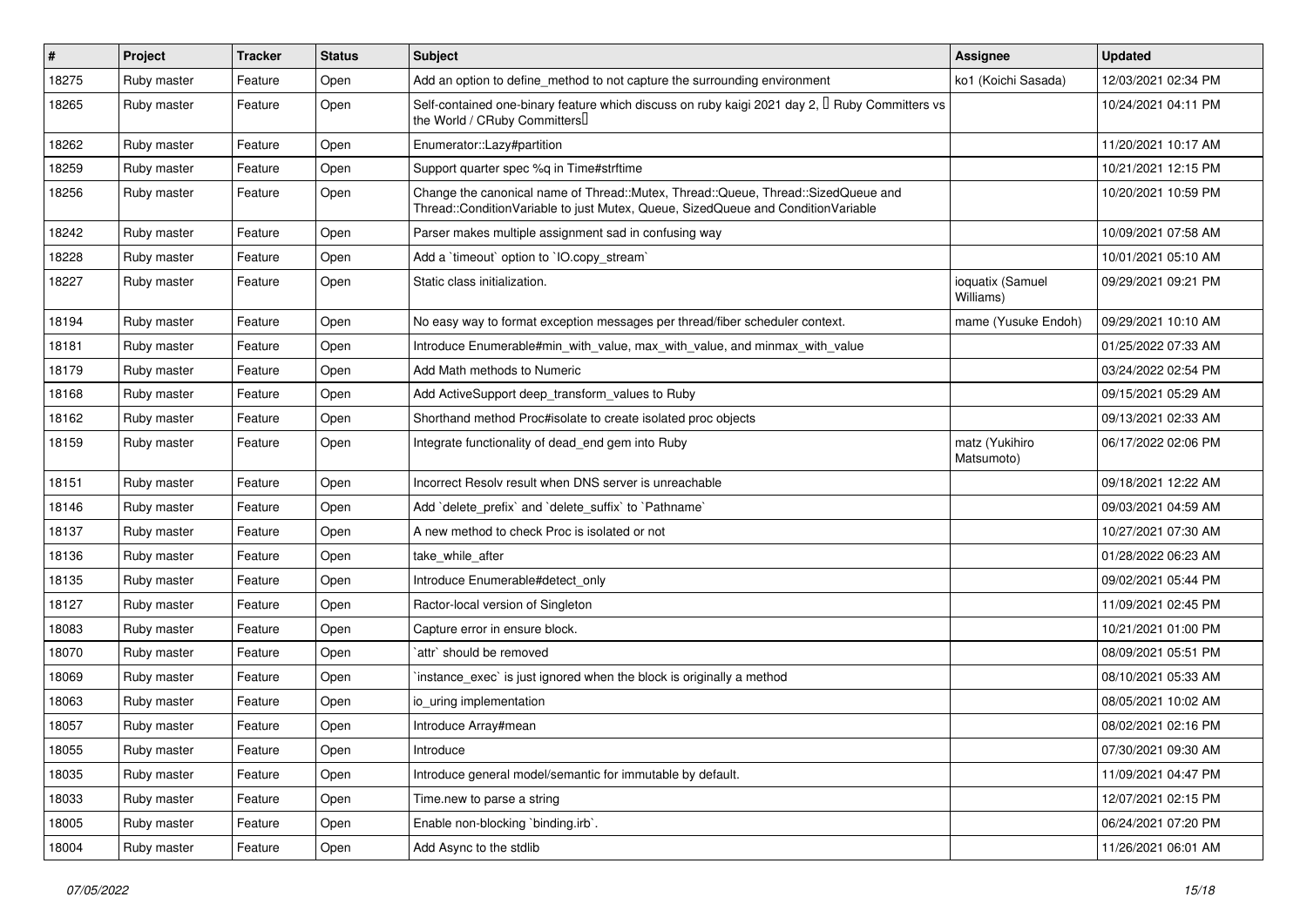| $\sharp$ | Project     | <b>Tracker</b> | <b>Status</b> | Subject                                                                                                                                     | <b>Assignee</b>              | <b>Updated</b>      |
|----------|-------------|----------------|---------------|---------------------------------------------------------------------------------------------------------------------------------------------|------------------------------|---------------------|
| 17994    | Ruby master | Feature        | Open          | Clarify `IO.read` behavior and add `File.read` method                                                                                       |                              | 07/16/2021 03:04 AM |
| 17950    | Ruby master | Feature        | Open          | Unable to pattern-match against a String key                                                                                                |                              | 06/15/2021 11:42 AM |
| 17944    | Ruby master | Feature        | Open          | Remove Socket.gethostbyaddr and Socket.gethostbyname                                                                                        |                              | 06/10/2021 08:26 AM |
| 17942    | Ruby master | Feature        | Open          | Add a `initialize(public @a, private @b)` shortcut syntax for defining public/private accessors for<br>instance vars as part of constructor |                              | 12/13/2021 12:43 AM |
| 17938    | Ruby master | Feature        | Open          | Keyword alternative for boolean positional arguments                                                                                        |                              | 07/15/2021 06:46 AM |
| 17924    | Ruby master | Feature        | Open          | Range#infinite?                                                                                                                             |                              | 07/08/2021 11:58 PM |
| 17884    | Ruby master | Feature        | Open          | locindex for profiling tools                                                                                                                | ko1 (Koichi Sasada)          | 05/24/2021 04:17 PM |
| 17859    | Ruby master | Feature        | Open          | Start IRB when running just `ruby`                                                                                                          |                              | 05/14/2021 07:54 AM |
| 17856    | Ruby master | Feature        | Open          | ary.member? is slower than ary.include?                                                                                                     |                              | 05/11/2021 10:12 AM |
| 17851    | Ruby master | Feature        | Open          | ruby extension for memoryview                                                                                                               |                              | 05/05/2021 03:15 PM |
| 17849    | Ruby master | Feature        | Open          | Fix Timeout timeout so that it can be used in threaded Web servers                                                                          | matz (Yukihiro<br>Matsumoto) | 04/10/2022 06:26 AM |
| 17844    | Ruby master | Feature        | Open          | Support list of methods to test with respond_to?                                                                                            |                              | 05/06/2021 07:00 PM |
| 17834    | Ruby master | Feature        | Open          | Add a Bytes and BytesArray class that implement memoryview                                                                                  |                              | 05/06/2021 02:22 PM |
| 17833    | Ruby master | Feature        | Open          | add IO.readinto(b) where b is a bytes like object that is you can get a memoryview from                                                     |                              | 06/30/2021 02:36 PM |
| 17830    | Ruby master | Feature        | Open          | Add Integer#previous and Integer#prev                                                                                                       | matz (Yukihiro<br>Matsumoto) | 04/27/2021 11:35 PM |
| 17825    | Ruby master | Feature        | Open          | Uniformize Float::INFINITY and Date::infinity.new                                                                                           |                              | 05/04/2021 01:43 AM |
| 17808    | Ruby master | Feature        | Open          | Feature Request: JS like splat of Object properties as named method parameters                                                              |                              | 04/17/2021 11:43 PM |
| 17797    | Ruby master | Feature        | Open          | MIPS support for addr2line.c                                                                                                                |                              | 04/13/2021 03:49 AM |
| 17790    | Ruby master | Feature        | Open          | Have a way to clear a String without resetting its capacity                                                                                 |                              | 04/21/2021 11:27 PM |
| 17786    | Ruby master | Feature        | Open          | Proposal: new "ends" keyword                                                                                                                |                              | 04/11/2021 01:40 AM |
| 17785    | Ruby master | Feature        | Open          | Allow named parameters to be keywords                                                                                                       | matz (Yukihiro<br>Matsumoto) | 12/17/2021 06:10 PM |
| 17773    | Ruby master | Feature        | Open          | Alias `Numeric#zero?` and `Float#zero?` as `Numeric#empty?` and `Float#empty?`                                                              |                              | 04/02/2021 03:39 PM |
| 17771    | Ruby master | Feature        | Open          | String#start with? should not construct MatchData or set \$~                                                                                |                              | 04/02/2021 02:49 PM |
| 17758    | Ruby master | Feature        | Open          | Provide Hash#count for performance improvement                                                                                              |                              | 03/28/2021 06:39 PM |
| 17753    | Ruby master | Feature        | Open          | Add Module#namespace                                                                                                                        |                              | 07/04/2022 01:42 AM |
| 17749    | Ruby master | Feature        | Open          | Const source location without name                                                                                                          |                              | 04/17/2021 07:38 AM |
| 17743    | Ruby master | Feature        | Open          | Show argument types in backtrace                                                                                                            |                              | 03/25/2021 06:39 PM |
| 17741    | Ruby master | Feature        | Open          | Ruby links to `objc` for convenience - this should be moved into a native ext                                                               |                              | 03/23/2021 01:24 AM |
| 17718    | Ruby master | Feature        | Open          | a method paramaters object that can be pattern matched against                                                                              |                              | 03/24/2021 01:29 PM |
| 17682    | Ruby master | Feature        | Open          | String#casecmp performance improvement                                                                                                      |                              | 03/24/2021 02:29 PM |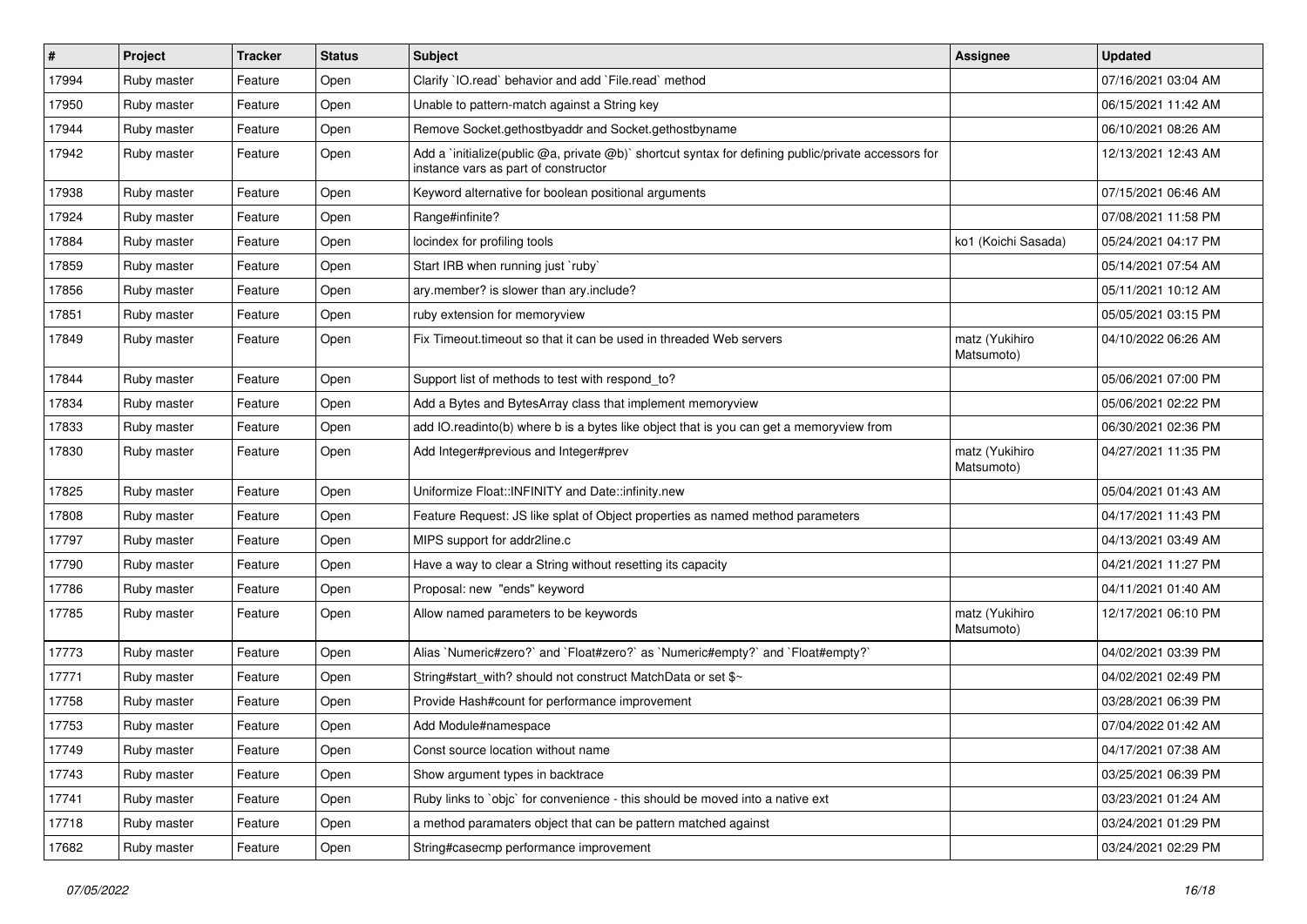| #     | Project     | <b>Tracker</b> | <b>Status</b> | <b>Subject</b>                                                                                                                                            | Assignee                          | <b>Updated</b>      |
|-------|-------------|----------------|---------------|-----------------------------------------------------------------------------------------------------------------------------------------------------------|-----------------------------------|---------------------|
| 17663 | Ruby master | Feature        | Open          | Enumerator#with, an alternative to Enumerator#with object                                                                                                 |                                   | 03/02/2021 05:48 PM |
| 17660 | Ruby master | Feature        | Open          | Expose information about which basic methods have been redefined                                                                                          |                                   | 03/02/2021 03:31 PM |
| 17647 | Ruby master | Feature        | Open          | Print register `r11` on 32-bit ARM Linux                                                                                                                  |                                   | 04/30/2021 11:22 AM |
| 17627 | Ruby master | Feature        | Open          | Suggestion: Implement `freeze_values` instance method on collection-like classes.                                                                         |                                   | 02/16/2021 07:58 PM |
| 17616 | Ruby master | Feature        | Open          | Support backtracing on Linux with non-GNU-libc + libunwind                                                                                                |                                   | 02/09/2021 01:12 PM |
| 17611 | Ruby master | Feature        | Open          | Expose `rb_execarg` interfaces and `rb_grantpt`                                                                                                           |                                   | 02/07/2021 01:52 AM |
| 17579 | Ruby master | Feature        | Open          | [Proposal] A suggestion for newline-separated shorthand notation, for the creation of Arrays<br>containing strings that may contain '' (space) characters |                                   | 01/25/2021 04:33 PM |
| 17576 | Ruby master | Feature        | Open          | Partial Functions (procs, lambdas)                                                                                                                        |                                   | 01/24/2021 07:58 PM |
| 17566 | Ruby master | Feature        | Open          | Tune thread QoS / efficiency on macOS                                                                                                                     |                                   | 01/29/2021 09:16 AM |
| 17562 | Ruby master | Feature        | Open          | Update - E option in --help                                                                                                                               |                                   | 01/19/2021 05:38 PM |
| 17550 | Ruby master | Feature        | Open          | Why no function to get all subdirectories of a directory?                                                                                                 |                                   | 01/18/2021 08:57 AM |
| 17548 | Ruby master | Feature        | Open          | Need simple way to include symlink directories in Dir.glob                                                                                                |                                   | 03/21/2022 01:35 PM |
| 17528 | Ruby master | Feature        | Open          | Make Addrinfo.getaddrinfo fall back to Timeout.timeout for :resolv_timeout                                                                                |                                   | 01/13/2021 08:50 PM |
| 17525 | Ruby master | Feature        | Open          | Implement Happy Eyeballs Version 2 (RFC8305) in Socket.tcp                                                                                                | Glass_saga (Masaki<br>Matsushita) | 06/16/2022 01:08 AM |
| 17496 | Ruby master | Feature        | Open          | Add constant Math::TAU                                                                                                                                    |                                   | 01/13/2021 05:47 AM |
| 17474 | Ruby master | Feature        | Open          | Interpreting constants at compile time                                                                                                                    |                                   | 01/07/2021 04:40 PM |
| 17473 | Ruby master | Feature        | Open          | Make Pathname to embedded class of Ruby                                                                                                                   | akr (Akira Tanaka)                | 01/07/2022 09:25 AM |
| 17472 | Ruby master | Feature        | Open          | HashWithIndifferentAccess like Hash extension                                                                                                             |                                   | 06/16/2022 01:08 AM |
| 17471 | Ruby master | Feature        | Open          | send if method for improved conditional chaining                                                                                                          |                                   | 12/29/2020 03:23 PM |
| 17468 | Ruby master | Feature        | Open          | Deprecate RUBY_DEVEL                                                                                                                                      |                                   | 06/16/2022 01:08 AM |
| 17416 | Ruby master | Feature        | Open          | Improve performance Kernel#itself                                                                                                                         |                                   | 12/21/2020 01:14 PM |
| 17414 | Ruby master | Feature        | Open          | Ractor should allow access to shareable attributes for Modules/Classes                                                                                    | ko1 (Koichi Sasada)               | 12/21/2020 03:56 PM |
| 17406 | Ruby master | Feature        | Open          | Add `NoMatchingPatternError#depth`                                                                                                                        |                                   | 12/19/2020 03:18 PM |
| 17404 | Ruby master | Feature        | Open          | Ractor `move:` API to allow shareability check                                                                                                            | ko1 (Koichi Sasada)               | 12/18/2020 09:17 PM |
| 17393 | Ruby master | Feature        | Open          | `Ractor::Moved#inspect`                                                                                                                                   | ko1 (Koichi Sasada)               | 12/21/2020 05:47 PM |
| 17375 | Ruby master | Feature        | Open          | Add scheduler callbacks for transferring fibers                                                                                                           |                                   | 12/07/2020 11:31 PM |
| 17357 | Ruby master | Feature        | Open          | Queue#pop` should have a block form for closed queues                                                                                                     |                                   | 01/12/2021 07:32 AM |
| 17356 | Ruby master | Feature        | Open          | Alignment of memory allocated through Fiddle struct's malloc                                                                                              |                                   | 12/02/2020 11:06 AM |
| 17353 | Ruby master | Feature        | Open          | Functional chaining operator                                                                                                                              |                                   | 11/30/2020 03:29 AM |
| 17333 | Ruby master | Feature        | Open          | Enumerable#many?                                                                                                                                          |                                   | 12/11/2020 03:38 AM |
| 17330 | Ruby master | Feature        | Open          | Object#non                                                                                                                                                |                                   | 01/25/2021 03:54 PM |
| 17326 | Ruby master | Feature        | Open          | Add Kernel#must! to the standard library                                                                                                                  |                                   | 06/22/2022 04:10 PM |